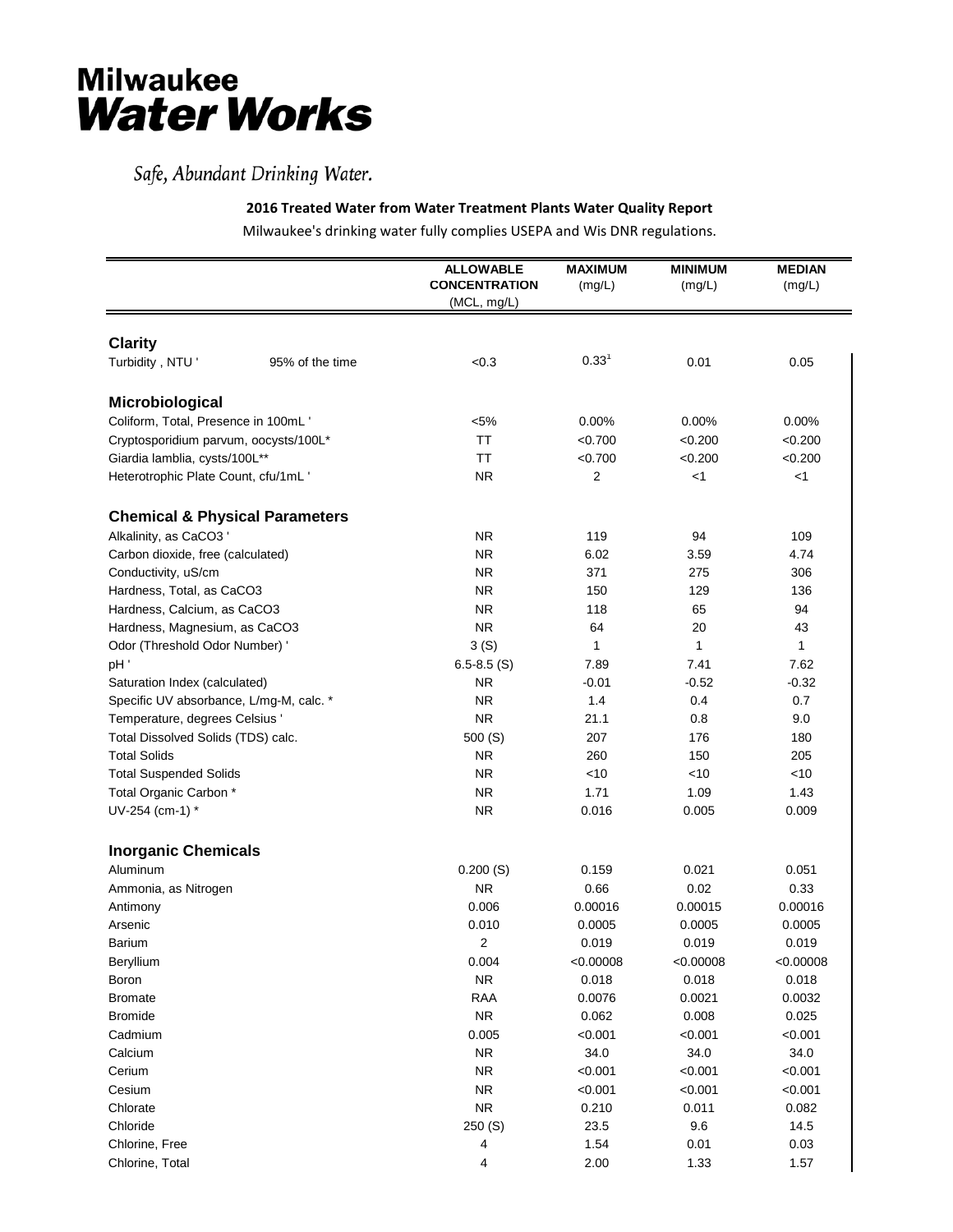|                                         | <b>ALLOWABLE</b>     | <b>MAXIMUM</b>  | <b>MINIMUM</b>  | <b>MEDIAN</b>   |
|-----------------------------------------|----------------------|-----------------|-----------------|-----------------|
|                                         | <b>CONCENTRATION</b> | (mg/L)          | (mg/L)          | (mg/L)          |
|                                         | (MCL, mg/L)          |                 |                 |                 |
| Chlorite                                | 1                    | 0.0044          | < 0.0021        | 0.0027          |
| Chromium, total                         | 0.1                  | 0.0005          | 0.0005          | 0.0005          |
| Chromium, hexavalent                    | <b>NR</b>            | 0.00023         | 0.00017         | 0.00019         |
| Cobalt                                  | <b>NR</b>            | < 0.002         | < 0.002         | < 0.002         |
| Copper                                  | See note             | 0.016           | < 0.002         | < 0.002         |
| Cyanide                                 | 0.2<br><b>NR</b>     | < 0.004         | < 0.004         | < 0.004         |
| Dysprosium                              | <b>NR</b>            | < 0.001         | < 0.001         | < 0.001         |
| Erbium                                  | <b>NR</b>            | < 0.001         | < 0.001         | < 0.001         |
| Europium<br>Fluoride                    | 4.0                  | < 0.001<br>0.69 | < 0.001<br>0.09 | < 0.001<br>0.57 |
| Gadolinium                              | <b>NR</b>            | < 0.001         | < 0.001         | < 0.001         |
| Gallium                                 | <b>NR</b>            | 0.001           | < 0.001         | 0.001           |
| Germanium                               | <b>NR</b>            | < 0.001         | < 0.001         | < 0.001         |
| Gold                                    | <b>NR</b>            | < 0.001         | < 0.001         | < 0.001         |
| Hafnium                                 | <b>NR</b>            | < 0.001         | < 0.001         | < 0.001         |
| Holmium                                 | <b>NR</b>            | < 0.001         | < 0.001         | < 0.001         |
| Iridium                                 | <b>NR</b>            | < 0.001         | < 0.001         | < 0.001         |
| Iron                                    | 0.3(S)               | 0.025           | < 0.003         | 0.004           |
| Lanthanum                               | <b>NR</b>            | < 0.001         | < 0.001         | < 0.001         |
| Lead                                    | See note             | < 0.0020        | < 0.0020        | < 0.0020        |
| Lithium                                 | <b>NR</b>            | 0.002           | 0.002           | 0.002           |
| Lutetium                                | <b>NR</b>            | < 0.001         | < 0.001         | < 0.001         |
| Magnesium                               | <b>NR</b>            | 12              | 12              | 12              |
| Manganese                               | 0.05(S)              | 0.0010          | < 0.0005        | < 0.0005        |
| Mercury                                 | 0.002                | < 0.00007       | < 0.00007       | < 0.00007       |
| Molybdenum                              | <b>NR</b>            | < 0.002         | < 0.002         | < 0.002         |
| Neodymium                               | <b>NR</b>            | < 0.001         | < 0.001         | < 0.001         |
| Nickel                                  | 0.1                  | 0.0032          | < 0.0010        | < 0.0010        |
| Niobium                                 | <b>NR</b>            | < 0.001         | < 0.001         | < 0.001         |
| Nitrate, as Nitrogen                    | 10                   | 0.700           | 0.190           | 0.410           |
| Nitrate and Nitrite, Total, as Nitrogen | 10                   | 0.701           | 0.192           | 0.410           |
| Nitrite, as Nitrogen                    | 1                    | 0.0240          | < 0.002         | 0.0034          |
| Osmium                                  | <b>NR</b>            | < 0.001         | < 0.001         | < 0.001         |
| Palladium                               | <b>NR</b>            | < 0.001         | < 0.001         | < 0.001         |
| Perchlorate                             | <b>NR</b>            | 0.00014         | 0.00012         | 0.00013         |
| o-Phosphate as $PO4$                    | NR.                  | 2.05            | 1.05            | 1.61            |
| Phosphorus as P                         | ${\sf NR}$           | 0.660           | 0.510           | 0.585           |
| Platinum                                | ${\sf NR}$           | < 0.001         | < 0.001         | < 0.001         |
| Potassium                               | ${\sf NR}$           | $1.7$           | $1.3$           | $1.5$           |
| Praseodymium                            | ${\sf NR}$           | < 0.001         | < 0.001         | < 0.001         |
| Rhenium                                 | ${\sf NR}$           | < 0.001         | < 0.001         | < 0.001         |
| Rhodium                                 | ${\sf NR}$           | < 0.001         | < 0.001         | < 0.001         |
| Rubidium                                | <b>NR</b>            | 0.0011          | 0.0011          | 0.0011          |
| Ruthenium                               | <b>NR</b>            | < 0.001         | < 0.001         | < 0.001         |
| Samarium                                | <b>NR</b>            | < 0.001         | < 0.001         | < 0.001         |
| Selenium                                | 0.05                 | < 0.0004        | < 0.0004        | < 0.0004        |
| Silica                                  | <b>NR</b>            | 2.0             | 1.8             | 1.9             |
| Silver                                  | 0.05(S)              | < 0.005         | < 0.005         | < 0.005         |
| Sodium                                  | <b>NR</b>            | 20.01           | 8.09            | 9.96            |
| Strontium                               | ${\sf NR}$           | 0.110           | 0.110           | 0.110           |
| Sulfate                                 | 500(S)               | 32.4            | 18.6            | 28.0            |
| Tantalum                                | <b>NR</b>            | < 0.001         | < 0.001         | < 0.001         |
| Tellurium                               | <b>NR</b>            | < 0.001         | < 0.001         | < 0.001         |
| Thallium                                | 0.002                | < 0.0002        | < 0.0002        | < 0.0002        |
| Thorium                                 | <b>NR</b>            | < 0.005         | < 0.005         | < 0.005         |
| Thulium                                 | ${\sf NR}$           | < 0.001         | < 0.001         | < 0.001         |
| Tin                                     | <b>NR</b>            | < 0.002         | < 0.002         | < 0.002         |
| Titanium                                | ${\sf NR}$           | < 0.005         | < 0.005         | < 0.005         |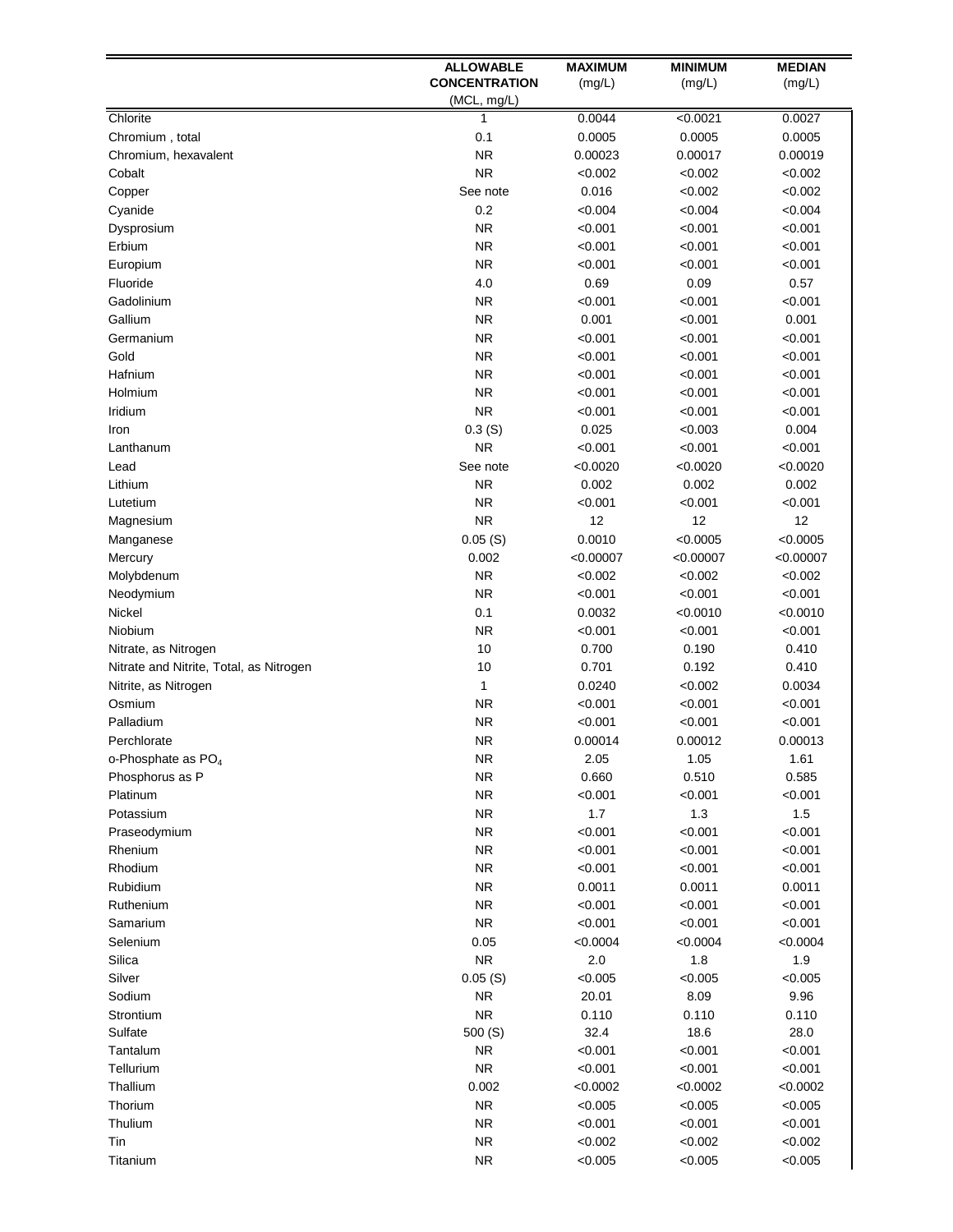|                                      | <b>ALLOWABLE</b>     | <b>MAXIMUM</b> | <b>MINIMUM</b> | <b>MEDIAN</b> |
|--------------------------------------|----------------------|----------------|----------------|---------------|
|                                      | <b>CONCENTRATION</b> | (mg/L)         | (mg/L)         | (mg/L)        |
|                                      | (MCL, mg/L)          |                |                |               |
| Tungsten                             | <b>NR</b>            | < 0.001        | < 0.001        | < 0.001       |
| Uranium                              | <b>NR</b>            | 0.00027        | 0.00024        | 0.00026       |
| Vanadium                             | <b>NR</b>            | < 0.002        | < 0.002        | < 0.002       |
| Ytterbium                            | <b>NR</b>            | < 0.001        | < 0.001        | < 0.001       |
| Zinc                                 | 5(S)                 | 0.064          | < 0.010        | < 0.010       |
| Zirconium                            | <b>NR</b>            | < 0.001        | < 0.001        | < 0.001       |
| <b>Organic Chemicals</b>             |                      |                |                |               |
| Acenaphthene                         | <b>NR</b>            | < 0.0001       | < 0.0001       | < 0.0001      |
| Acenaphthylene                       | <b>NR</b>            | < 0.0001       | < 0.0001       | < 0.0001      |
| Acetaldehyde                         | <b>NR</b>            | < 0.0052       | < 0.0052       | < 0.0052      |
| Acetochlor                           | <b>NR</b>            | < 0.0001       | < 0.0001       | < 0.0001      |
| Acetone                              | <b>NR</b>            | < 0.0005       | < 0.0005       | < 0.0005      |
| Acrylamide (2015)                    | <b>TT</b>            | < 0.0010       | < 0.0010       | < 0.0010      |
| Acrylonitrile                        | <b>NR</b>            | < 0.0005       | < 0.0005       | < 0.0005      |
| Adipate, di(2-ethylhexyl)            | 0.400                | < 0.0006       | < 0.0006       | < 0.0006      |
| Alachlor                             | 0.002                | < 0.0001       | < 0.0001       | < 0.0001      |
| Aldehydes, Total                     | <b>NR</b>            | < 0.0052       | < 0.0052       | < 0.0052      |
| Aldicarb (Temik)                     | 0.003                | < 0.0001       | < 0.0001       | < 0.0001      |
| Aldicarb sulfone                     | 0.002                | < 0.0001       | < 0.0001       | < 0.0001      |
| Aldicarb sulfoxide                   | 0.004                | < 0.0001       | < 0.0001       | < 0.0001      |
| Aldrin                               | <b>NR</b>            | < 0.00002      | < 0.00002      | < 0.00002     |
| Allyl chloride                       | <b>NR</b>            | < 0.0002       | < 0.0002       | < 0.0002      |
| tert-Amyl Methyl ether               | <b>NR</b>            | < 0.0001       | < 0.0001       | < 0.0001      |
| Ametryn                              | <b>NR</b>            | <0.0001        | < 0.0001       | < 0.0001      |
| Aniline (2015)                       | <b>NR</b>            | < 0.0005       | < 0.0005       | < 0.0005      |
| Anilizine                            | <b>NR</b>            | <0.0010        | < 0.0010       | < 0.0010      |
| Anthracene                           | <b>NR</b>            | <0.0001        | < 0.0001       | < 0.0001      |
| Aspon                                | <b>NR</b>            | < 0.0001       | < 0.0001       | < 0.0001      |
| Atraton                              | <b>NR</b>            | < 0.0001       | < 0.0001       | < 0.0001      |
| Atrazine                             | 0.003                | 0.00002        | 0.00002        | 0.00002       |
| Azinphos-ethyl                       | <b>NR</b>            | < 0.0005       | < 0.0005       | < 0.0005      |
| Azinphos-methyl                      | <b>NR</b>            | <0.0005        | < 0.0005       | < 0.0005      |
| Bendiocarb                           | <b>NR</b>            | < 0.0005       | < 0.0005       | < 0.0005      |
| Benfluralin                          | <b>NR</b>            | < 0.0001       | < 0.0001       | < 0.0001      |
| Benzaldehyde                         | <b>NR</b>            | < 0.0052       | < 0.0052       | < 0.0052      |
| Benzene                              | 0.005                | < 0.0001       | < 0.0001       | < 0.0001      |
| alpha-Benzene hexachloride           | <b>NR</b>            | < 0.0001       | < 0.0001       | < 0.0001      |
| beta-Benzene hexachloride            | <b>NR</b>            | <0.0001        | < 0.0001       | < 0.0001      |
| delta-Benzene hexachloride           | <b>NR</b>            | <0.0001        | < 0.0001       | < 0.0001      |
| gamma-Benzene hexachloride (Lindane) | 0.0002               | < 0.0001       | < 0.0001       | < 0.0001      |
| Benzo(a)anthracene                   | <b>NR</b>            | < 0.0001       | < 0.0001       | < 0.0001      |
| Benzo(b)fluoranthene                 | <b>NR</b>            | < 0.0001       | < 0.0001       | < 0.0001      |
| Benzo(k)fluoranthene                 | <b>NR</b>            | < 0.0001       | < 0.0001       | < 0.0001      |
| Benzo(g, h, l)perylene               | <b>NR</b>            | < 0.0001       | < 0.0001       | < 0.0001      |
| Benzophenone (2015)                  | <b>NR</b>            | < 0.0001       | < 0.0001       | < 0.0001      |
| Benzo(a)pyrene                       | 0.0002               | < 0.00002      | < 0.00002      | < 0.00002     |
| Benzyl chloride                      | <b>NR</b>            | < 0.0005       | < 0.0005       | < 0.0005      |
| Bifenthrin (2015)                    | <b>NR</b>            | <0.0005        | < 0.0005       | < 0.0005      |
| <b>Bolstar</b>                       | <b>NR</b>            | <0.0001        | < 0.0001       | < 0.0001      |
| <b>Bromacil</b>                      | <b>NR</b>            | <0.0001        | < 0.0001       | < 0.0001      |
| Bromobenzene                         | <b>NR</b>            | <0.0001        | < 0.0001       | < 0.0001      |
| Bromochloroacetic Acid               | <b>NR</b>            | 0.0013         | < 0.0010       | < 0.0010      |
| Bromochloroacetonitrile              | <b>NR</b>            | 0.0013         | 0.0006         | 0.0010        |
| Bromochloromethane                   | <b>NR</b>            | <0.0001        | <0.0001        | < 0.0001      |
| Bromodichloroacetic Acid             | <b>NR</b>            | 0.0015         | < 0.0010       | < 0.0010      |
| Bromodichloromethane                 | 0.080                | 0.0035         | 0.0005         | 0.0021        |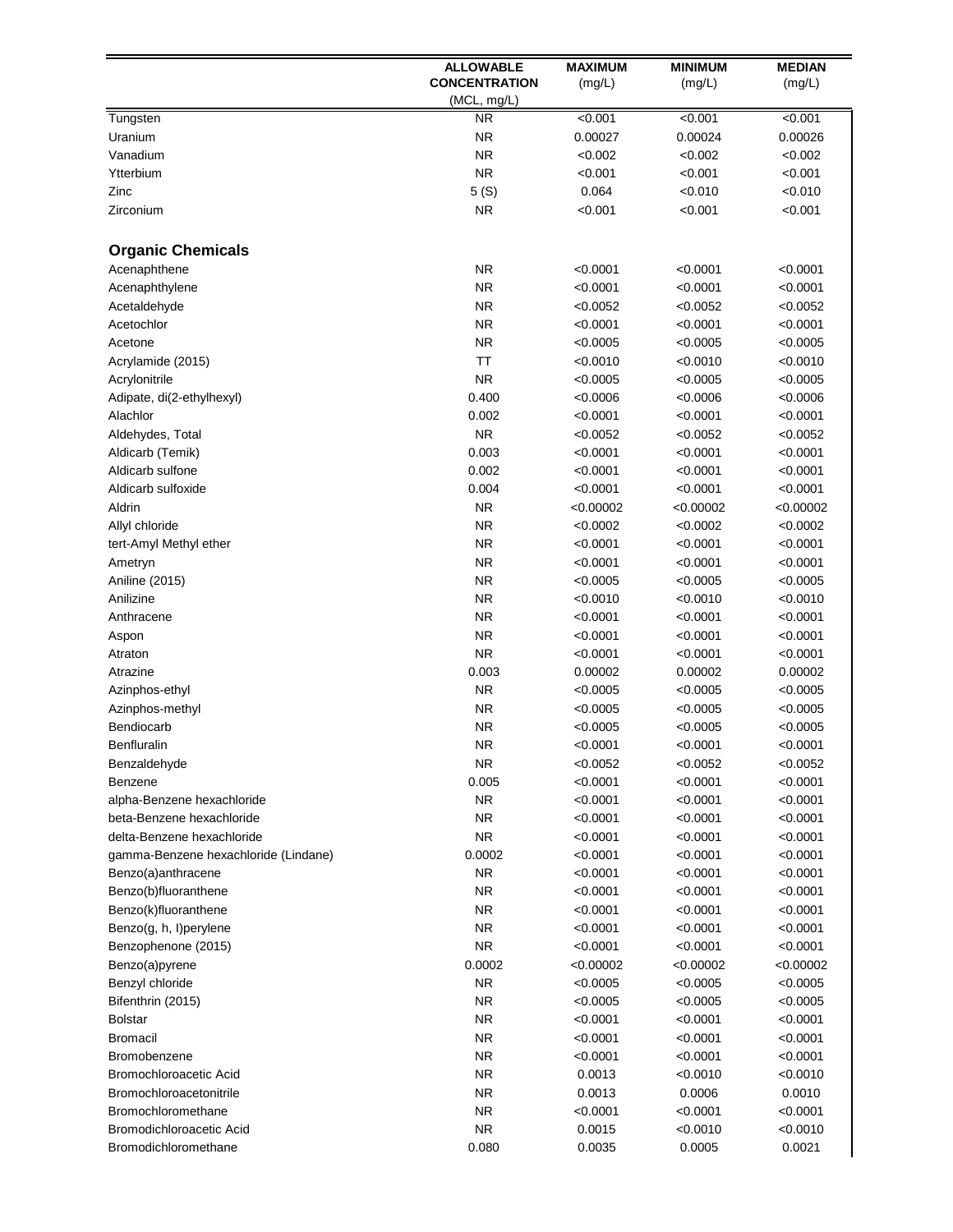|                                | <b>ALLOWABLE</b>       | <b>MAXIMUM</b>       | <b>MINIMUM</b>       | <b>MEDIAN</b>        |
|--------------------------------|------------------------|----------------------|----------------------|----------------------|
|                                | <b>CONCENTRATION</b>   | (mg/L)               | (mg/L)               | (mg/L)               |
|                                | (MCL, mg/L)            |                      |                      |                      |
| <b>Bromoform</b>               | 0.080                  | 0.0005               | < 0.0005             | < 0.0005             |
| <b>Bromomethane</b>            | <b>NR</b>              | < 0.0002             | < 0.0002             | < 0.0002             |
| <b>Butachlor</b>               | <b>NR</b>              | < 0.00002            | < 0.00002            | < 0.00002            |
| 1,3-Butadiene                  | <b>NR</b>              | < 0.0050             | < 0.0050             | < 0.0050             |
| 2-Butanone (MEK)               | <b>NR</b>              | < 0.0010             | < 0.0010             | < 0.0010             |
| <b>Butylate</b>                | <b>NR</b>              | < 0.0001             | < 0.0001             | < 0.0001             |
| tert-Butyl alcohol             | <b>NR</b>              | <0.0005              | < 0.0005             | < 0.0005             |
| n-Butylacrylate                | <b>NR</b>              | < 0.0010             | < 0.0010             | < 0.0010             |
| n-Butylbenzene                 | <b>NR</b>              | < 0.0001             | < 0.0001             | < 0.0001             |
| sec-Butylbenzene               | <b>NR</b>              | <0.0001              | < 0.0001             | < 0.0001             |
| tert-Butylbenzene              | <b>NR</b>              | <0.0001              | < 0.0001             | < 0.0001             |
| Butylbenzylphthalate           | <b>NR</b>              | < 0.0010             | < 0.0010             | < 0.0010             |
| Butyraldehyde (Butanal)        | <b>NR</b>              | < 0.0052             | < 0.0052             | < 0.0052             |
| Carbaryl                       | <b>NR</b><br><b>NR</b> | < 0.0001<br>< 0.0005 | < 0.0001             | < 0.0001             |
| Carbazole (2015)<br>Carbofuran | 0.040                  | < 0.0001             | < 0.0005             | < 0.0005             |
| Carbon disulfide               | <b>NR</b>              | <0.0005              | < 0.0001<br>< 0.0005 | < 0.0001<br>< 0.0005 |
| Carbophenothion                | <b>NR</b>              | < 0.0005             | < 0.0005             | < 0.0005             |
| Carbon Tetrachloride           | 0.005                  | < 0.0001             | < 0.0001             | < 0.0001             |
| Carboxin                       | <b>NR</b>              | < 0.0001             | < 0.0001             | < 0.0001             |
| Chlordane                      | 0.002                  | < 0.0001             | < 0.0001             | < 0.0001             |
| Chlordane, alpha               | 0.002                  | < 0.00001            | < 0.00001            | < 0.00001            |
| Chlordane, gamma               | 0.002                  | < 0.00002            | < 0.00002            | < 0.00002            |
| Chlorfenvinphos                | <b>NR</b>              | < 0.0050             | < 0.0050             | < 0.0050             |
| Cloroacetonitrile              | <b>NR</b>              | < 0.0030             | < 0.0030             | < 0.0030             |
| Chlorobenzene                  | 0.1                    | < 0.0001             | < 0.0001             | < 0.0001             |
| Chlorobenzilate                | <b>NR</b>              | < 0.0001             | < 0.0001             | < 0.0001             |
| 2-Chlorobiphenyl               | <b>NR</b>              | < 0.0001             | < 0.0001             | < 0.0001             |
| 1-Chlorobutane                 | <b>NR</b>              | < 0.0001             | < 0.0001             | < 0.0001             |
| Chlorodibromoacetic Acid       | <b>NR</b>              | < 0.0020             | < 0.0020             | < 0.0020             |
| Chloroethane                   | <b>NR</b>              | < 0.0002             | < 0.0002             | < 0.0002             |
| Chloroform                     | 0.080                  | 0.0034               | < 0.0005             | 0.0018               |
| Chloromethane                  | <b>NR</b>              | <0.0002              | < 0.0002             | < 0.0002             |
| Chloroneb                      | <b>NR</b>              | < 0.0001             | < 0.0001             | < 0.0001             |
| Chloropicrin                   | <b>NR</b>              | 0.0015               | < 0.0005             | 0.0007               |
| Chloroprene                    | NR.                    | <0.0050              | < 0.0050             | < 0.0050             |
| Chloropropylate                | <b>NR</b>              | < 0.0001             | < 0.0001             | < 0.0001             |
| Chlorothalonil                 | <b>NR</b>              | < 0.0001             | < 0.0001             | < 0.0001             |
| 2-Chlorotoluene (o-)           | <b>NR</b>              | <0.0001              | < 0.0001             | < 0.0001             |
| 4-Chlorotoluene (p-)           | <b>NR</b>              | < 0.0001             | < 0.0001             | < 0.0001             |
| Chlorpropham                   | <b>NR</b>              | < 0.0001             | < 0.0001             | < 0.0001             |
| Chlorpyrifos                   | <b>NR</b>              | <0.0001              | < 0.0001             | < 0.0001             |
| Chlorpyrifos methyl            | <b>NR</b>              | < 0.0005             | < 0.0005             | < 0.0005             |
| Chrysene                       | <b>NR</b>              | < 0.0001             | < 0.0001             | < 0.0001             |
| Clomazone                      | <b>NR</b>              | < 0.0001             | < 0.0001             | < 0.0001             |
| Clopyralid                     | <b>NR</b>              | < 0.010              | < 0.010              | < 0.010              |
| Coumaphos                      | <b>NR</b>              | <0.0001              | < 0.0001             | < 0.0001             |
| Crotonaldehyde                 | ΝR                     | < 0.0052             | < 0.0052             | < 0.0052             |
| Crotoxyphos                    | <b>NR</b>              | < 0.0005             | < 0.0005             | < 0.0005             |
| 4-Cumyl phenol (2015)          | <b>NR</b>              | < 0.0001             | < 0.0001             | < 0.0001             |
| Cyanazine                      | <b>NR</b>              | < 0.00002            | < 0.00002            | < 0.00002            |
| Cycloate                       | <b>NR</b>              | < 0.0001             | < 0.0001             | < 0.0001             |
| Cyclohexanone                  | <b>NR</b>              | < 0.0052             | < 0.0052             | < 0.0052             |
| $2,4-D$                        | 0.07                   | < 0.0001             | < 0.0001             | < 0.0001             |
| <b>DCPA</b>                    | <b>NR</b>              | < 0.0001             | < 0.0001             | < 0.0001             |
| $4,4'$ -DDD                    | <b>NR</b>              | < 0.0001             | < 0.0001             | < 0.0001             |
| 4,4'-DDE                       | <b>NR</b>              | < 0.0001             | < 0.0001             | < 0.0001             |
| $4,4'$ -DDT                    | <b>NR</b>              | < 0.0001             | < 0.0001             | < 0.0001             |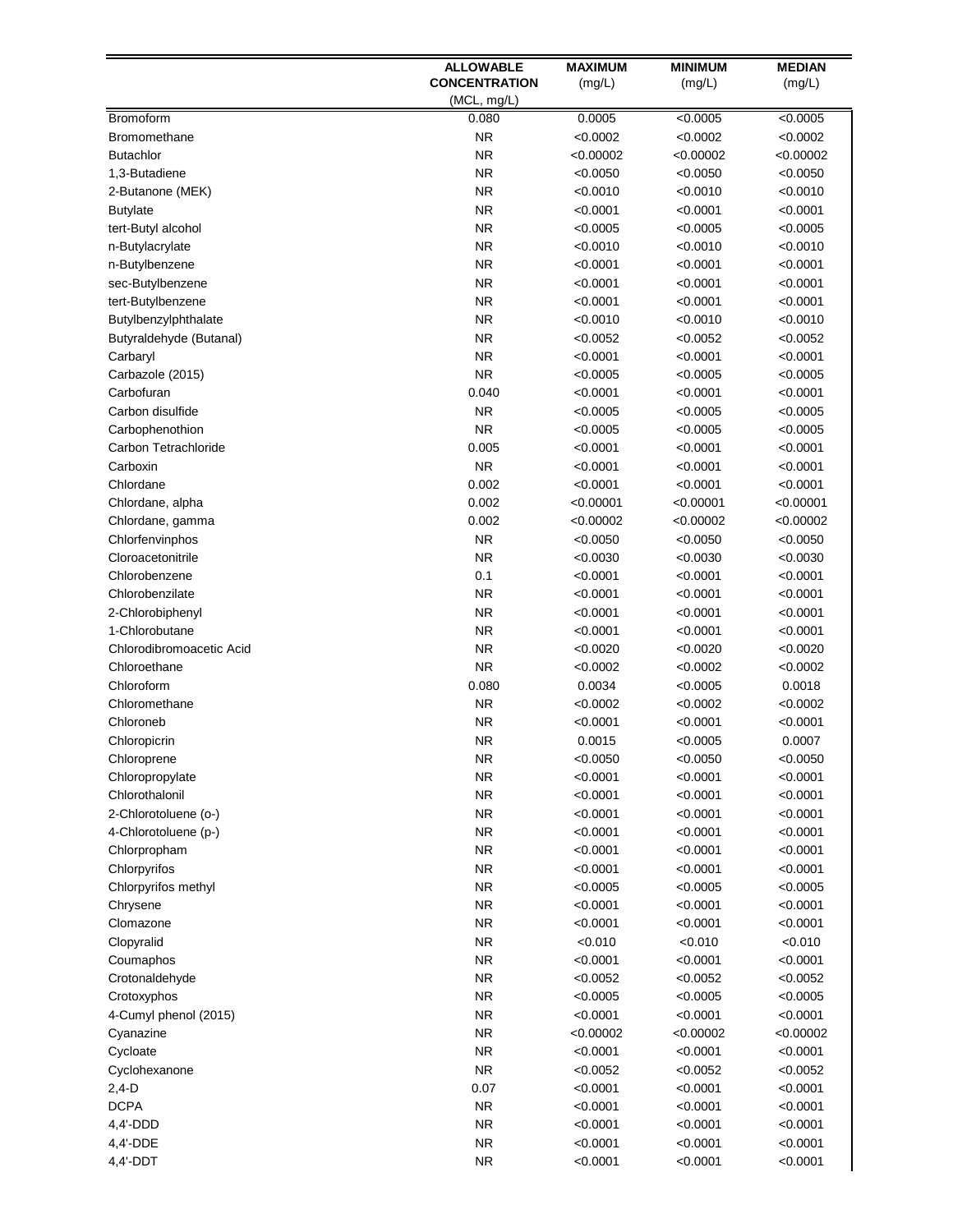|                                      | <b>ALLOWABLE</b>     | <b>MAXIMUM</b> | <b>MINIMUM</b> | <b>MEDIAN</b> |
|--------------------------------------|----------------------|----------------|----------------|---------------|
|                                      | <b>CONCENTRATION</b> | (mg/L)         | (mg/L)         | (mg/L)        |
|                                      | (MCL, mg/L)          |                |                |               |
| Dalapon                              | 0.2                  | < 0.0002       | < 0.0002       | < 0.0002      |
| Decanal                              | <b>NR</b>            | < 0.0052       | < 0.0052       | < 0.0052      |
| Deisopropylatrazine                  | <b>NR</b>            | < 0.00002      | < 0.00002      | < 0.00002     |
| Demeton O                            | <b>NR</b>            | < 0.0005       | < 0.0005       | < 0.0005      |
| Demeton S                            | <b>NR</b>            | < 0.0005       | < 0.0005       | < 0.0005      |
| Desethylatrazine                     | <b>NR</b>            | 0.00001        | < 0.00001      | 0.00001       |
| Desisopropylatrazine                 | <b>NR</b>            | < 0.00002      | < 0.00002      | < 0.00002     |
| Diazinon                             | <b>NR</b>            | < 0.0001       | < 0.0001       | < 0.0001      |
| Dibenzo(a,h)anthracene               | <b>NR</b>            | < 0.0001       | < 0.0001       | < 0.0001      |
| Dibromoacetic acid                   | 0.060                | <0.0010        | < 0.0010       | < 0.0010      |
| Dibromoacetonitrile                  | <b>NR</b>            | 0.0017         | < 0.0005       | 0.0009        |
| Dibromochloromethane                 | 0.080                | 0.0028         | < 0.0005       | 0.0014        |
| 1,2-Dibromoethane                    | <b>NR</b>            | < 0.00001      | < 0.00001      | < 0.00001     |
| Dibromomethane                       | <b>NR</b>            | < 0.0002       | < 0.0002       | < 0.0002      |
| 1-2 Dibromo 3 chloropropane (DBCP)   | 0.00020              | < 0.00001      | < 0.00001      | < 0.00001     |
| Di-n-butylphthalate                  | <b>NR</b>            | < 0.0020       | < 0.0020       | < 0.0020      |
| Dicamba                              | <b>NR</b>            | < 0.0001       | < 0.0001       | < 0.0001      |
| Dichlobenil                          | <b>NR</b>            | <0.0001        | < 0.0001       | < 0.0001      |
| Dichlofenthion                       | <b>NR</b>            | <0.0001        | < 0.0001       | < 0.0001      |
| Dichloran                            | <b>NR</b>            | < 0.0005       | < 0.0005       | < 0.0005      |
| 2,3-Dichlorobiphenyl                 | <b>NR</b>            | < 0.0001       | < 0.0001       | < 0.0001      |
| Dichloroacetic Acid                  | 0.060                | 0.002          | < 0.0010       | < 0.0010      |
| Dichloroacetonitrile                 | <b>NR</b>            | 0.0033         | < 0.0005       | 0.0006        |
| <b>Dichlorvos</b>                    | N <sub>R</sub>       | < 0.0001       | < 0.0001       | < 0.0001      |
| 1,2-Dichlorobenzene                  | 0.600                | < 0.0002       | < 0.0002       | < 0.0002      |
| 1,3-Dichlorobenzene                  | <b>NR</b>            | < 0.0001       | < 0.0001       | < 0.0001      |
| 1,4-Dichlorobenzene                  | 0.075                | < 0.0001       | < 0.0001       | < 0.0001      |
| trans-1,4-Dichloro-2-butylene        | <b>NR</b>            | < 0.0002       | < 0.0002       | < 0.0002      |
| Dichlorodifluoromethane              | <b>NR</b>            | < 0.0002       | < 0.0002       | < 0.0002      |
| 1,1-Dichloroethane                   | <b>NR</b>            | < 0.0001       | < 0.0001       | < 0.0001      |
| 1,2- Dichloroethane                  | 0.005                | < 0.0001       | < 0.0001       | < 0.0001      |
| 1,1-Dichloroethylene                 | 0.007                | < 0.0001       | < 0.0001       | < 0.0001      |
| 1,2-Dichloroethylene, cis            | 0.07                 | < 0.0001       | < 0.0001       | < 0.0001      |
| 1,2-Dichloroethylene, trans          | 0.1                  | < 0.0001       | < 0.0001       | < 0.0001      |
| Di (2-chloroethyl) ether             | <b>NR</b>            | < 0.0020       | < 0.0020       | < 0.0020      |
| Dichloromethane (methylene chloride) | 0.005                | < 0.0004       | < 0.0004       | < 0.0004      |
| 1,2-Dichloropropane                  | 0.005                | < 0.0001       | < 0.0001       | < 0.0001      |
| 1,3-Dichloropropane                  | <b>NR</b>            | <0.0001        | < 0.0001       | < 0.0001      |
| 2,2-Dichloropropane                  | <b>NR</b>            | <0.0001        | < 0.0001       | < 0.0001      |
| 1,1-Dichloropropanone                | <b>NR</b>            | 0.0008         | < 0.0005       | < 0.0005      |
| 1,1-Dichloropropene                  | <b>NR</b>            | < 0.0001       | < 0.0001       | < 0.0001      |
| 1,3-Dichloropropene                  | <b>NR</b>            | < 0.0005       | < 0.0005       | < 0.0005      |
| 1,1-Dichloropropylene                | <b>NR</b>            | < 0.0001       | < 0.0001       | < 0.0001      |
| cis 1,3-Dichloropropylene            | <b>NR</b>            | <0.0001        | < 0.0001       | < 0.0001      |
| trans 1,3-Dichloropropylene          | <b>NR</b>            | <0.0001        | < 0.0001       | < 0.0001      |
| Dicrotophos                          | <b>NR</b>            | < 0.0005       | < 0.0005       | < 0.0005      |
| Dieldrin                             | <b>NR</b>            | <0.00002       | < 0.00002      | <0.00002      |
| Di (2-ethylhexyl) adipate            | 0.4                  | < 0.0006       | < 0.0006       | < 0.0006      |
| Di (2-ethylhexyl) phthalate          | 0.006                | < 0.0006       | < 0.0006       | < 0.0006      |
| Diethylphthalate                     | <b>NR</b>            | <0.0010        | < 0.0010       | < 0.0010      |
| Diisopropyl ether (2015)             | <b>NR</b>            | < 0.0005       | < 0.0005       | < 0.0005      |
| Dimethoate                           | <b>NR</b>            | < 0.0005       | < 0.0005       | < 0.0005      |
| 2,6-Dimethylnaphthalene (2015)       | <b>NR</b>            | < 0.0001       | < 0.0001       | < 0.0001      |
| Dimethylphthalate                    | <b>NR</b>            | < 0.0010       | < 0.0010       | < 0.0010      |
| 2,4-Dinitrotoluene                   | <b>NR</b>            | < 0.0005       | < 0.0005       | < 0.0005      |
| 2,6-Dinitrotoluene                   | <b>NR</b>            | < 0.0005       | < 0.0005       | < 0.0005      |
| Di-n-octylphthatate                  | <b>NR</b>            | < 0.0020       | < 0.0020       | < 0.0020      |
| Dinoseb                              | 0.007                | < 0.0001       | < 0.0001       | < 0.0001      |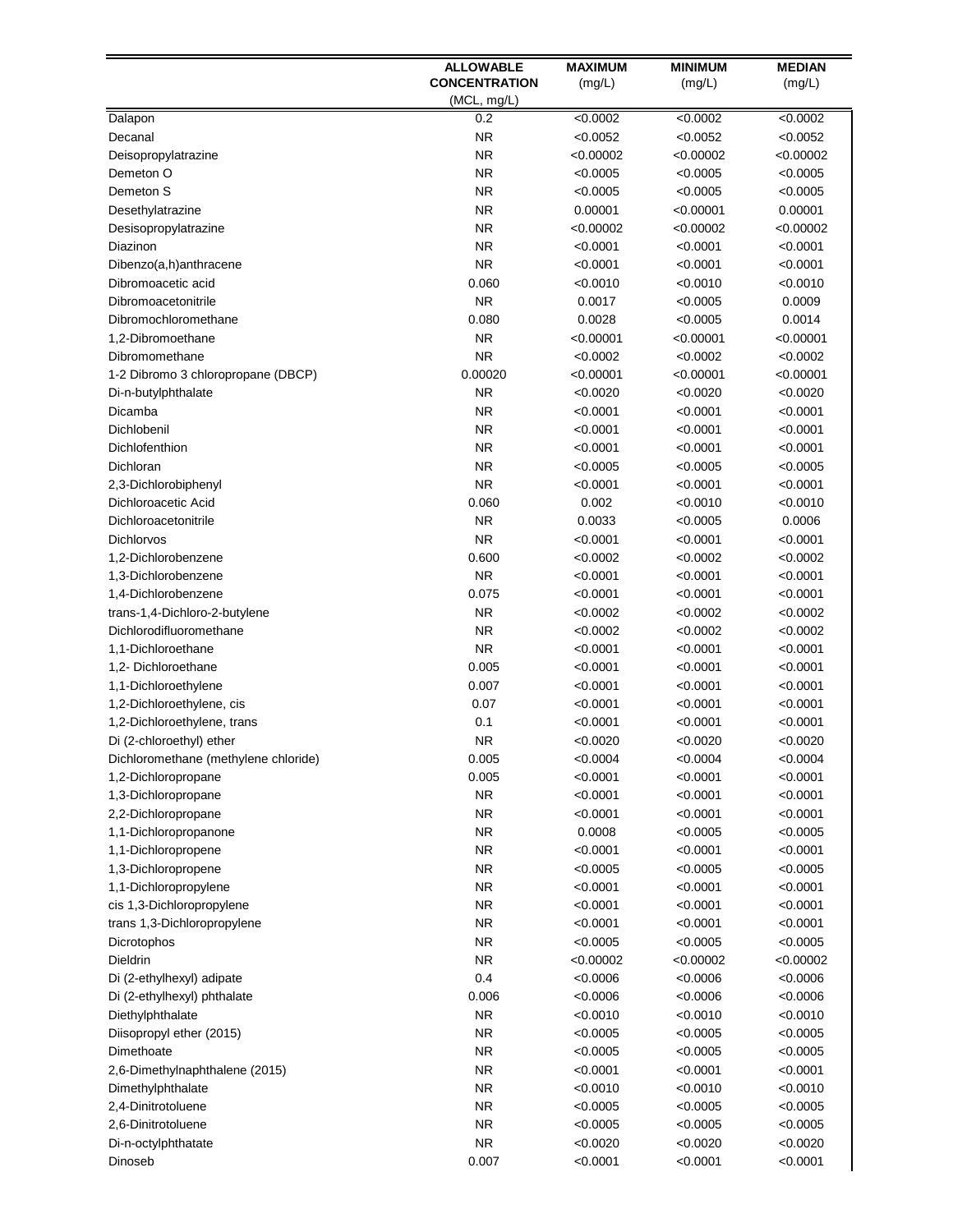|                                                        | <b>ALLOWABLE</b>     | <b>MAXIMUM</b> | <b>MINIMUM</b> | <b>MEDIAN</b>  |
|--------------------------------------------------------|----------------------|----------------|----------------|----------------|
|                                                        | <b>CONCENTRATION</b> | (mg/L)         | (mg/L)         | (mg/L)         |
|                                                        | (MCL, mg/L)          |                |                |                |
| 1,4 Dioxane                                            | <b>NR</b>            | < 0.0050       | < 0.0050       | < 0.0050       |
| Dioxathion                                             | <b>NR</b>            | < 0.0005       | < 0.0005       | < 0.0005       |
| Dioxin (2,3,7,8-TCDD)                                  | 0.00000003           | < 0.0000000005 | < 0.0000000005 | < 0.0000000005 |
| Diphenamid                                             | <b>NR</b>            | < 0.0001       | < 0.0001       | < 0.0001       |
| Diquat                                                 | 0.02                 | < 0.0001       | < 0.0001       | < 0.0001       |
| Disulfoton                                             | <b>NR</b>            | <0.0001        | < 0.0001       | < 0.0001       |
| Disulfoton sulfone                                     | <b>NR</b>            | <0.0001        | < 0.0001       | < 0.0001       |
| Disulfoton sulfoxide                                   | <b>NR</b>            | < 0.010        | < 0.010        | < 0.010        |
| Endosulfan I                                           | <b>NR</b>            | < 0.0001       | < 0.0001       | < 0.0001       |
| Endosulfan II                                          | <b>NR</b>            | <0.0001        | < 0.0001       | < 0.0001       |
| Endosulfan sulfate                                     | <b>NR</b>            | < 0.0001       | < 0.0001       | < 0.0001       |
| Endothall                                              | 0.1                  | < 0.0060       | < 0.0060       | < 0.0060       |
| Endrin                                                 | 0.002                | < 0.00001      | < 0.00001      | < 0.00001      |
| Endrin aldehyde                                        | <b>NR</b>            | < 0.0005       | < 0.0005       | < 0.0005       |
| Epichlorohydrin                                        | <b>TT</b>            | <0.0010        | < 0.0010       | < 0.0010       |
| <b>EPN</b>                                             | <b>NR</b>            | < 0.0005       | < 0.0005       | < 0.0005       |
| <b>EPTC</b>                                            | <b>NR</b>            | < 0.0001       | < 0.0001       | < 0.0001       |
| Erucylamide                                            | NR.                  | 0.0033         | 0.0033         | 0.0033         |
|                                                        |                      |                |                |                |
| Esbiol (2015)                                          | <b>NR</b>            | <0.0005        | < 0.0005       | < 0.0005       |
| Esfenvalerate                                          | <b>NR</b>            | <0.0005        | < 0.0005       | < 0.0005       |
| Ethalfluralin                                          | <b>NR</b>            | < 0.0001       | < 0.0001       | < 0.0001       |
| Ethion                                                 | <b>NR</b>            | < 0.0050       | < 0.0050       | < 0.0050       |
| Ethofumesate                                           | <b>NR</b>            | < 0.0005       | < 0.0005       | < 0.0005       |
| Ethoprop                                               | <b>NR</b>            | < 0.0001       | < 0.0001       | < 0.0001       |
| Ethylacrylate                                          | <b>NR</b>            | < 0.0010       | < 0.0010       | < 0.0010       |
| Ethylbenzene                                           | 0.7                  | < 0.0001       | < 0.0001       | < 0.0001       |
| Ethylene dibromide (EDB)                               | 0.00005              | < 0.00001      | < 0.00001      | < 0.00001      |
| Ethyl ether                                            | <b>NR</b>            | < 0.0002       | < 0.0002       | < 0.0002       |
| Ethyl methacrylate                                     | <b>NR</b>            | < 0.0001       | < 0.0001       | < 0.0001       |
| Ethyl tert-butyl ether                                 | <b>NR</b>            | < 0.0002       | < 0.0002       | < 0.0002       |
| Etridiazole                                            | <b>NR</b>            | <0.0001        | < 0.0001       | < 0.0001       |
| Famphur                                                | <b>NR</b>            | < 0.0001       | < 0.0001       | < 0.0001       |
| Fenamiphos                                             | <b>NR</b>            | <0.0001        | < 0.0001       | < 0.0001       |
| Fenarimol                                              | <b>NR</b>            | < 0.0010       | < 0.0010       | < 0.0010       |
| Fenitrothion                                           | <b>NR</b>            | < 0.0005       | < 0.0005       | < 0.0005       |
| Fenoxyprop-ethyl                                       | <b>NR</b>            | < 0.0010       | < 0.0010       | < 0.0010       |
| Fensulfothion                                          | <b>NR</b>            | < 0.0005       | < 0.0005       | < 0.0005       |
| Fenthion                                               | <b>NR</b>            | < 0.0001       | < 0.0001       | < 0.0001       |
| Fenvalerate (2015)                                     | <b>NR</b>            | < 0.0005       | < 0.0005       | < 0.0005       |
| Fluazifop-butyl                                        | <b>NR</b>            | <0.0001        | < 0.0001       | < 0.0001       |
| Fluchloralin                                           | <b>NR</b>            | <0.0001        | < 0.0001       | < 0.0001       |
| Fluometuron                                            | <b>NR</b>            | <0.0005        | < 0.0005       | < 0.0005       |
| Fluoranthene                                           | <b>NR</b>            | <0.0001        | < 0.0001       | < 0.0001       |
| Fluorene                                               | <b>NR</b>            | <0.0001        | < 0.0001       | < 0.0001       |
| Fluridone                                              | NR.                  | <0.0010        | < 0.0010       | < 0.0010       |
| Fonofos                                                | <b>NR</b>            | <0.0001        | < 0.0001       | < 0.0001       |
| Formaldehyde                                           | <b>NR</b>            | <0.0052        | < 0.0052       | < 0.0052       |
| Glyoxal                                                | <b>NR</b>            | < 0.0052       | < 0.0052       | < 0.0052       |
| Glyphosate (Round-up)                                  | 0.7                  | < 0.00041      | < 0.00041      | < 0.00041      |
| Haloacetic acids(9), Total                             | 0.060                | 0.0064         | 0.0010         | 0.0026         |
|                                                        | 0.0004               | < 0.00002      | < 0.00002      | < 0.00002      |
| Heptachlor                                             |                      |                |                |                |
| Heptachlor epoxide                                     | 0.0002               | < 0.00002      | < 0.00002      | < 0.00002      |
| Heptanal                                               | <b>NR</b>            | <0.0052        | < 0.0052       | < 0.0052       |
| 2,2',3,3',4,4',6-Heptachlorobiphenyl                   | <b>NR</b>            | < 0.0005       | < 0.0005       | < 0.0005       |
| 2,2',4,4',5,5'-Hexabromobiphenyl (HBB) (2015)          | <b>NR</b>            | < 0.0007       | < 0.0007       | < 0.0007       |
| 2,2',4,4',5,5'-Hexabromobiphenyl ether (BDE-153)(2015) | <b>NR</b>            | < 0.0008       | < 0.0008       | < 0.0008       |
| Hexachlorobenzene                                      | 0.001                | < 0.00002      | < 0.00002      | < 0.00002      |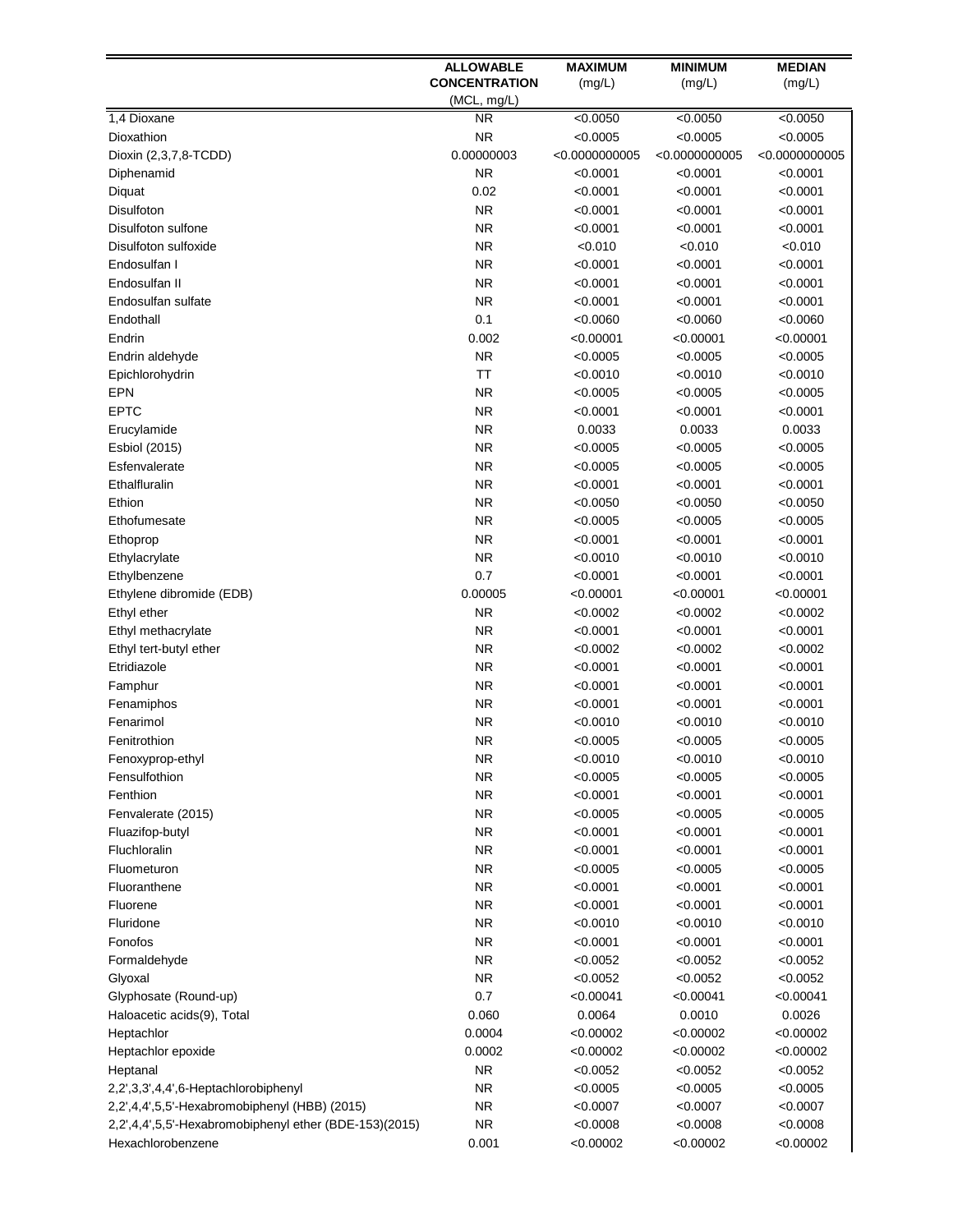| (mg/L)<br>(mg/L)<br>(mg/L)<br>(MCL, mg/L)<br><b>NR</b><br>< 0.0005<br>< 0.0005<br>< 0.0005<br>2,2',4,4',5,6'-Hexachlorobiphenyl<br><b>NR</b><br>< 0.0001<br>< 0.0001<br>< 0.0001<br>Hexachlorobutadiene<br><b>NR</b><br>Hexachloroethane<br>< 0.0003<br>< 0.0003<br>< 0.0003<br>0.05<br>< 0.00002<br>Hexachlorocyclopentadiene<br>< 0.00002<br>< 0.00002<br><b>NR</b><br>< 0.0052<br>Hexanal<br><0.0052<br>< 0.0052<br><b>NR</b><br>2-Hexanone<br>< 0.0005<br>< 0.0005<br>< 0.0005<br><b>NR</b><br>< 0.0001<br>< 0.0001<br>< 0.0001<br>Hexazinone<br><b>NR</b><br><0.0001<br>< 0.0001<br>< 0.0001<br>3-Hydroxycarbofuran<br><b>NR</b><br>Indeno(1,2,3-cd)pyrene<br><0.0001<br>< 0.0001<br>< 0.0001<br><b>NR</b><br>Iprodione<br>< 0.0005<br>< 0.0005<br>< 0.0005<br><b>NR</b><br>Isoborneol (2015)<br>< 0.00005<br>< 0.00005<br>< 0.00005<br><b>NR</b><br>< 0.0005<br>Isofenphos<br>< 0.0005<br>< 0.0005<br><b>NR</b><br>< 0.0001<br>< 0.0001<br>< 0.0001<br>Isophorone<br><b>NR</b><br>< 0.0001<br>< 0.0001<br>< 0.0001<br>Isopropylbenzene<br><b>NR</b><br>4-Isopropyltoluene (p-)<br>< 0.0001<br>< 0.0001<br>< 0.0001<br><b>NR</b><br>< 0.0005<br>< 0.0005<br>< 0.0005<br>Kepone (2015)<br><b>NR</b><br>< 0.0005<br>< 0.0005<br>< 0.0005<br>Leptophos<br>0.0002<br>Lindane<br>< 0.00001<br>< 0.00001<br>< 0.00001<br><b>NR</b><br>Malathion<br>< 0.0001<br>< 0.0001<br>< 0.0001<br><b>NR</b><br>< 0.0005<br>< 0.0005<br>< 0.0005<br>Metalazyl<br><b>NR</b><br>< 0.0002<br>< 0.0002<br>Methacrylonitrile<br>< 0.0002<br>0.005<br>< 0.0001<br>Methomyl<br><0.0001<br>< 0.0001<br>0.04<br>< 0.00002<br>Methoxychlor<br>< 0.00002<br>< 0.00002<br><b>NR</b><br>Methylacrylate<br><0.0004<br>< 0.0004<br>< 0.0004<br><b>NR</b><br>< 0.0002<br>Methyl iodide (Iodomethane)<br>< 0.0002<br>< 0.0002<br><b>NR</b><br>< 0.0001<br>Methylmethacrylate<br><0.0001<br>< 0.0001<br><b>NR</b><br>< 0.0001<br>1-Methyl naphthalene<br><0.0001<br>< 0.0001<br><b>NR</b><br>2-Methyl naphthalene<br><0.0001<br>< 0.0001<br>< 0.0001<br><b>NR</b><br>Methyl paraoxon<br><0.0005<br>< 0.0005<br>< 0.0005<br><b>NR</b><br>Methyl parathion<br><0.0005<br>< 0.0005<br>< 0.0005<br><b>NR</b><br>4-Methyl-2-pentanone (MIBK)<br><0.0001<br>< 0.0001<br>< 0.0001<br><b>NR</b><br>Methyl-t-butyl ether (MTBE)<br><0.0002<br>< 0.0002<br>< 0.0002<br><b>NR</b><br>Metolachlor (Dual)<br>< 0.00001<br>< 0.00001<br>< 0.00001<br>Metribuzin (Sencor)<br>ΝR<br>< 0.00003<br>< 0.00003<br>< 0.00003<br><b>NR</b><br>< 0.010<br>< 0.010<br>< 0.010<br>Metsulfuron methyl<br><b>NR</b><br>< 0.0001<br>< 0.0001<br>< 0.0001<br>Mevinphos<br><b>NR</b><br>< 0.0001<br>< 0.0001<br>MGK-264 isomer a<br><0.0001<br><b>NR</b><br>< 0.0001<br>< 0.0001<br>MGK-264 isomer b<br>< 0.0001<br><b>NR</b><br><b>MGK-326</b><br>< 0.0001<br>< 0.0001<br>< 0.0001<br><b>NR</b><br>Mirex<br>< 0.0005<br>< 0.0005<br>< 0.0005<br><b>NR</b><br>Molinate<br>< 0.0001<br>< 0.0001<br>< 0.0001<br>Monobromoacetic Acid<br>0.060<br>< 0.0010<br><0.0010<br>< 0.0010<br>0.060<br>< 0.0020<br>Monochloroacetic Acid<br><0.0020<br>< 0.0020<br><b>NR</b><br>< 0.0005<br>< 0.0005<br>< 0.0005<br>Monocrotophos<br><b>NR</b><br>< 0.0005<br>< 0.0005<br>< 0.0005<br>Naled<br><b>NR</b><br>Naphthalene<br><0.0003<br>< 0.0003<br>< 0.0003<br><b>NR</b><br>< 0.0010<br>< 0.0010<br>< 0.0010<br>1-Naphthol<br><b>NR</b><br>< 0.0001<br>Napropamide<br><0.0001<br>< 0.0001<br><b>NR</b><br>Nitrobenzene<br><0.0020<br>< 0.0020<br>< 0.0020<br><b>NR</b><br>Nitrofen (2015)<br><0.0005<br>< 0.0005<br>< 0.0005<br><b>NR</b><br><0.0003<br>< 0.0003<br>< 0.0003<br>2-Nitropropane<br><b>NR</b><br>cis-Nonachlor<br>< 0.0001<br><0.0001<br>< 0.0001<br><b>NR</b><br>trans-Nonachlor<br>< 0.0001<br>< 0.0001<br>< 0.0001<br><b>NR</b><br>Nonanal<br><0.0052<br>< 0.0052<br>< 0.0052<br>Norflurazon<br><b>NR</b><br><0.0010<br>< 0.0010<br>< 0.0010<br><b>NR</b><br>< 0.0005<br>< 0.0005<br>2,2',3,3',4,5',6,6'-Octachlorobiphenyl<br>< 0.0005<br><b>NR</b><br>< 0.0052<br>< 0.0052<br>Octanal<br>< 0.0052 | <b>ALLOWABLE</b>     | <b>MAXIMUM</b> | <b>MINIMUM</b> | <b>MEDIAN</b> |
|--------------------------------------------------------------------------------------------------------------------------------------------------------------------------------------------------------------------------------------------------------------------------------------------------------------------------------------------------------------------------------------------------------------------------------------------------------------------------------------------------------------------------------------------------------------------------------------------------------------------------------------------------------------------------------------------------------------------------------------------------------------------------------------------------------------------------------------------------------------------------------------------------------------------------------------------------------------------------------------------------------------------------------------------------------------------------------------------------------------------------------------------------------------------------------------------------------------------------------------------------------------------------------------------------------------------------------------------------------------------------------------------------------------------------------------------------------------------------------------------------------------------------------------------------------------------------------------------------------------------------------------------------------------------------------------------------------------------------------------------------------------------------------------------------------------------------------------------------------------------------------------------------------------------------------------------------------------------------------------------------------------------------------------------------------------------------------------------------------------------------------------------------------------------------------------------------------------------------------------------------------------------------------------------------------------------------------------------------------------------------------------------------------------------------------------------------------------------------------------------------------------------------------------------------------------------------------------------------------------------------------------------------------------------------------------------------------------------------------------------------------------------------------------------------------------------------------------------------------------------------------------------------------------------------------------------------------------------------------------------------------------------------------------------------------------------------------------------------------------------------------------------------------------------------------------------------------------------------------------------------------------------------------------------------------------------------------------------------------------------------------------------------------------------------------------------------------------------------------------------------------------------------------------------------------------------------------------------------------------------------------------------------------------------------------------------------------------------------------------------------------------------------------------------------------------------------------------------------------------------------------------------------------------------------------------------------------------------------------------------------------------------------------------------|----------------------|----------------|----------------|---------------|
|                                                                                                                                                                                                                                                                                                                                                                                                                                                                                                                                                                                                                                                                                                                                                                                                                                                                                                                                                                                                                                                                                                                                                                                                                                                                                                                                                                                                                                                                                                                                                                                                                                                                                                                                                                                                                                                                                                                                                                                                                                                                                                                                                                                                                                                                                                                                                                                                                                                                                                                                                                                                                                                                                                                                                                                                                                                                                                                                                                                                                                                                                                                                                                                                                                                                                                                                                                                                                                                                                                                                                                                                                                                                                                                                                                                                                                                                                                                                                                                                                                            | <b>CONCENTRATION</b> |                |                |               |
|                                                                                                                                                                                                                                                                                                                                                                                                                                                                                                                                                                                                                                                                                                                                                                                                                                                                                                                                                                                                                                                                                                                                                                                                                                                                                                                                                                                                                                                                                                                                                                                                                                                                                                                                                                                                                                                                                                                                                                                                                                                                                                                                                                                                                                                                                                                                                                                                                                                                                                                                                                                                                                                                                                                                                                                                                                                                                                                                                                                                                                                                                                                                                                                                                                                                                                                                                                                                                                                                                                                                                                                                                                                                                                                                                                                                                                                                                                                                                                                                                                            |                      |                |                |               |
|                                                                                                                                                                                                                                                                                                                                                                                                                                                                                                                                                                                                                                                                                                                                                                                                                                                                                                                                                                                                                                                                                                                                                                                                                                                                                                                                                                                                                                                                                                                                                                                                                                                                                                                                                                                                                                                                                                                                                                                                                                                                                                                                                                                                                                                                                                                                                                                                                                                                                                                                                                                                                                                                                                                                                                                                                                                                                                                                                                                                                                                                                                                                                                                                                                                                                                                                                                                                                                                                                                                                                                                                                                                                                                                                                                                                                                                                                                                                                                                                                                            |                      |                |                |               |
|                                                                                                                                                                                                                                                                                                                                                                                                                                                                                                                                                                                                                                                                                                                                                                                                                                                                                                                                                                                                                                                                                                                                                                                                                                                                                                                                                                                                                                                                                                                                                                                                                                                                                                                                                                                                                                                                                                                                                                                                                                                                                                                                                                                                                                                                                                                                                                                                                                                                                                                                                                                                                                                                                                                                                                                                                                                                                                                                                                                                                                                                                                                                                                                                                                                                                                                                                                                                                                                                                                                                                                                                                                                                                                                                                                                                                                                                                                                                                                                                                                            |                      |                |                |               |
|                                                                                                                                                                                                                                                                                                                                                                                                                                                                                                                                                                                                                                                                                                                                                                                                                                                                                                                                                                                                                                                                                                                                                                                                                                                                                                                                                                                                                                                                                                                                                                                                                                                                                                                                                                                                                                                                                                                                                                                                                                                                                                                                                                                                                                                                                                                                                                                                                                                                                                                                                                                                                                                                                                                                                                                                                                                                                                                                                                                                                                                                                                                                                                                                                                                                                                                                                                                                                                                                                                                                                                                                                                                                                                                                                                                                                                                                                                                                                                                                                                            |                      |                |                |               |
|                                                                                                                                                                                                                                                                                                                                                                                                                                                                                                                                                                                                                                                                                                                                                                                                                                                                                                                                                                                                                                                                                                                                                                                                                                                                                                                                                                                                                                                                                                                                                                                                                                                                                                                                                                                                                                                                                                                                                                                                                                                                                                                                                                                                                                                                                                                                                                                                                                                                                                                                                                                                                                                                                                                                                                                                                                                                                                                                                                                                                                                                                                                                                                                                                                                                                                                                                                                                                                                                                                                                                                                                                                                                                                                                                                                                                                                                                                                                                                                                                                            |                      |                |                |               |
|                                                                                                                                                                                                                                                                                                                                                                                                                                                                                                                                                                                                                                                                                                                                                                                                                                                                                                                                                                                                                                                                                                                                                                                                                                                                                                                                                                                                                                                                                                                                                                                                                                                                                                                                                                                                                                                                                                                                                                                                                                                                                                                                                                                                                                                                                                                                                                                                                                                                                                                                                                                                                                                                                                                                                                                                                                                                                                                                                                                                                                                                                                                                                                                                                                                                                                                                                                                                                                                                                                                                                                                                                                                                                                                                                                                                                                                                                                                                                                                                                                            |                      |                |                |               |
|                                                                                                                                                                                                                                                                                                                                                                                                                                                                                                                                                                                                                                                                                                                                                                                                                                                                                                                                                                                                                                                                                                                                                                                                                                                                                                                                                                                                                                                                                                                                                                                                                                                                                                                                                                                                                                                                                                                                                                                                                                                                                                                                                                                                                                                                                                                                                                                                                                                                                                                                                                                                                                                                                                                                                                                                                                                                                                                                                                                                                                                                                                                                                                                                                                                                                                                                                                                                                                                                                                                                                                                                                                                                                                                                                                                                                                                                                                                                                                                                                                            |                      |                |                |               |
|                                                                                                                                                                                                                                                                                                                                                                                                                                                                                                                                                                                                                                                                                                                                                                                                                                                                                                                                                                                                                                                                                                                                                                                                                                                                                                                                                                                                                                                                                                                                                                                                                                                                                                                                                                                                                                                                                                                                                                                                                                                                                                                                                                                                                                                                                                                                                                                                                                                                                                                                                                                                                                                                                                                                                                                                                                                                                                                                                                                                                                                                                                                                                                                                                                                                                                                                                                                                                                                                                                                                                                                                                                                                                                                                                                                                                                                                                                                                                                                                                                            |                      |                |                |               |
|                                                                                                                                                                                                                                                                                                                                                                                                                                                                                                                                                                                                                                                                                                                                                                                                                                                                                                                                                                                                                                                                                                                                                                                                                                                                                                                                                                                                                                                                                                                                                                                                                                                                                                                                                                                                                                                                                                                                                                                                                                                                                                                                                                                                                                                                                                                                                                                                                                                                                                                                                                                                                                                                                                                                                                                                                                                                                                                                                                                                                                                                                                                                                                                                                                                                                                                                                                                                                                                                                                                                                                                                                                                                                                                                                                                                                                                                                                                                                                                                                                            |                      |                |                |               |
|                                                                                                                                                                                                                                                                                                                                                                                                                                                                                                                                                                                                                                                                                                                                                                                                                                                                                                                                                                                                                                                                                                                                                                                                                                                                                                                                                                                                                                                                                                                                                                                                                                                                                                                                                                                                                                                                                                                                                                                                                                                                                                                                                                                                                                                                                                                                                                                                                                                                                                                                                                                                                                                                                                                                                                                                                                                                                                                                                                                                                                                                                                                                                                                                                                                                                                                                                                                                                                                                                                                                                                                                                                                                                                                                                                                                                                                                                                                                                                                                                                            |                      |                |                |               |
|                                                                                                                                                                                                                                                                                                                                                                                                                                                                                                                                                                                                                                                                                                                                                                                                                                                                                                                                                                                                                                                                                                                                                                                                                                                                                                                                                                                                                                                                                                                                                                                                                                                                                                                                                                                                                                                                                                                                                                                                                                                                                                                                                                                                                                                                                                                                                                                                                                                                                                                                                                                                                                                                                                                                                                                                                                                                                                                                                                                                                                                                                                                                                                                                                                                                                                                                                                                                                                                                                                                                                                                                                                                                                                                                                                                                                                                                                                                                                                                                                                            |                      |                |                |               |
|                                                                                                                                                                                                                                                                                                                                                                                                                                                                                                                                                                                                                                                                                                                                                                                                                                                                                                                                                                                                                                                                                                                                                                                                                                                                                                                                                                                                                                                                                                                                                                                                                                                                                                                                                                                                                                                                                                                                                                                                                                                                                                                                                                                                                                                                                                                                                                                                                                                                                                                                                                                                                                                                                                                                                                                                                                                                                                                                                                                                                                                                                                                                                                                                                                                                                                                                                                                                                                                                                                                                                                                                                                                                                                                                                                                                                                                                                                                                                                                                                                            |                      |                |                |               |
|                                                                                                                                                                                                                                                                                                                                                                                                                                                                                                                                                                                                                                                                                                                                                                                                                                                                                                                                                                                                                                                                                                                                                                                                                                                                                                                                                                                                                                                                                                                                                                                                                                                                                                                                                                                                                                                                                                                                                                                                                                                                                                                                                                                                                                                                                                                                                                                                                                                                                                                                                                                                                                                                                                                                                                                                                                                                                                                                                                                                                                                                                                                                                                                                                                                                                                                                                                                                                                                                                                                                                                                                                                                                                                                                                                                                                                                                                                                                                                                                                                            |                      |                |                |               |
|                                                                                                                                                                                                                                                                                                                                                                                                                                                                                                                                                                                                                                                                                                                                                                                                                                                                                                                                                                                                                                                                                                                                                                                                                                                                                                                                                                                                                                                                                                                                                                                                                                                                                                                                                                                                                                                                                                                                                                                                                                                                                                                                                                                                                                                                                                                                                                                                                                                                                                                                                                                                                                                                                                                                                                                                                                                                                                                                                                                                                                                                                                                                                                                                                                                                                                                                                                                                                                                                                                                                                                                                                                                                                                                                                                                                                                                                                                                                                                                                                                            |                      |                |                |               |
|                                                                                                                                                                                                                                                                                                                                                                                                                                                                                                                                                                                                                                                                                                                                                                                                                                                                                                                                                                                                                                                                                                                                                                                                                                                                                                                                                                                                                                                                                                                                                                                                                                                                                                                                                                                                                                                                                                                                                                                                                                                                                                                                                                                                                                                                                                                                                                                                                                                                                                                                                                                                                                                                                                                                                                                                                                                                                                                                                                                                                                                                                                                                                                                                                                                                                                                                                                                                                                                                                                                                                                                                                                                                                                                                                                                                                                                                                                                                                                                                                                            |                      |                |                |               |
|                                                                                                                                                                                                                                                                                                                                                                                                                                                                                                                                                                                                                                                                                                                                                                                                                                                                                                                                                                                                                                                                                                                                                                                                                                                                                                                                                                                                                                                                                                                                                                                                                                                                                                                                                                                                                                                                                                                                                                                                                                                                                                                                                                                                                                                                                                                                                                                                                                                                                                                                                                                                                                                                                                                                                                                                                                                                                                                                                                                                                                                                                                                                                                                                                                                                                                                                                                                                                                                                                                                                                                                                                                                                                                                                                                                                                                                                                                                                                                                                                                            |                      |                |                |               |
|                                                                                                                                                                                                                                                                                                                                                                                                                                                                                                                                                                                                                                                                                                                                                                                                                                                                                                                                                                                                                                                                                                                                                                                                                                                                                                                                                                                                                                                                                                                                                                                                                                                                                                                                                                                                                                                                                                                                                                                                                                                                                                                                                                                                                                                                                                                                                                                                                                                                                                                                                                                                                                                                                                                                                                                                                                                                                                                                                                                                                                                                                                                                                                                                                                                                                                                                                                                                                                                                                                                                                                                                                                                                                                                                                                                                                                                                                                                                                                                                                                            |                      |                |                |               |
|                                                                                                                                                                                                                                                                                                                                                                                                                                                                                                                                                                                                                                                                                                                                                                                                                                                                                                                                                                                                                                                                                                                                                                                                                                                                                                                                                                                                                                                                                                                                                                                                                                                                                                                                                                                                                                                                                                                                                                                                                                                                                                                                                                                                                                                                                                                                                                                                                                                                                                                                                                                                                                                                                                                                                                                                                                                                                                                                                                                                                                                                                                                                                                                                                                                                                                                                                                                                                                                                                                                                                                                                                                                                                                                                                                                                                                                                                                                                                                                                                                            |                      |                |                |               |
|                                                                                                                                                                                                                                                                                                                                                                                                                                                                                                                                                                                                                                                                                                                                                                                                                                                                                                                                                                                                                                                                                                                                                                                                                                                                                                                                                                                                                                                                                                                                                                                                                                                                                                                                                                                                                                                                                                                                                                                                                                                                                                                                                                                                                                                                                                                                                                                                                                                                                                                                                                                                                                                                                                                                                                                                                                                                                                                                                                                                                                                                                                                                                                                                                                                                                                                                                                                                                                                                                                                                                                                                                                                                                                                                                                                                                                                                                                                                                                                                                                            |                      |                |                |               |
|                                                                                                                                                                                                                                                                                                                                                                                                                                                                                                                                                                                                                                                                                                                                                                                                                                                                                                                                                                                                                                                                                                                                                                                                                                                                                                                                                                                                                                                                                                                                                                                                                                                                                                                                                                                                                                                                                                                                                                                                                                                                                                                                                                                                                                                                                                                                                                                                                                                                                                                                                                                                                                                                                                                                                                                                                                                                                                                                                                                                                                                                                                                                                                                                                                                                                                                                                                                                                                                                                                                                                                                                                                                                                                                                                                                                                                                                                                                                                                                                                                            |                      |                |                |               |
|                                                                                                                                                                                                                                                                                                                                                                                                                                                                                                                                                                                                                                                                                                                                                                                                                                                                                                                                                                                                                                                                                                                                                                                                                                                                                                                                                                                                                                                                                                                                                                                                                                                                                                                                                                                                                                                                                                                                                                                                                                                                                                                                                                                                                                                                                                                                                                                                                                                                                                                                                                                                                                                                                                                                                                                                                                                                                                                                                                                                                                                                                                                                                                                                                                                                                                                                                                                                                                                                                                                                                                                                                                                                                                                                                                                                                                                                                                                                                                                                                                            |                      |                |                |               |
|                                                                                                                                                                                                                                                                                                                                                                                                                                                                                                                                                                                                                                                                                                                                                                                                                                                                                                                                                                                                                                                                                                                                                                                                                                                                                                                                                                                                                                                                                                                                                                                                                                                                                                                                                                                                                                                                                                                                                                                                                                                                                                                                                                                                                                                                                                                                                                                                                                                                                                                                                                                                                                                                                                                                                                                                                                                                                                                                                                                                                                                                                                                                                                                                                                                                                                                                                                                                                                                                                                                                                                                                                                                                                                                                                                                                                                                                                                                                                                                                                                            |                      |                |                |               |
|                                                                                                                                                                                                                                                                                                                                                                                                                                                                                                                                                                                                                                                                                                                                                                                                                                                                                                                                                                                                                                                                                                                                                                                                                                                                                                                                                                                                                                                                                                                                                                                                                                                                                                                                                                                                                                                                                                                                                                                                                                                                                                                                                                                                                                                                                                                                                                                                                                                                                                                                                                                                                                                                                                                                                                                                                                                                                                                                                                                                                                                                                                                                                                                                                                                                                                                                                                                                                                                                                                                                                                                                                                                                                                                                                                                                                                                                                                                                                                                                                                            |                      |                |                |               |
|                                                                                                                                                                                                                                                                                                                                                                                                                                                                                                                                                                                                                                                                                                                                                                                                                                                                                                                                                                                                                                                                                                                                                                                                                                                                                                                                                                                                                                                                                                                                                                                                                                                                                                                                                                                                                                                                                                                                                                                                                                                                                                                                                                                                                                                                                                                                                                                                                                                                                                                                                                                                                                                                                                                                                                                                                                                                                                                                                                                                                                                                                                                                                                                                                                                                                                                                                                                                                                                                                                                                                                                                                                                                                                                                                                                                                                                                                                                                                                                                                                            |                      |                |                |               |
|                                                                                                                                                                                                                                                                                                                                                                                                                                                                                                                                                                                                                                                                                                                                                                                                                                                                                                                                                                                                                                                                                                                                                                                                                                                                                                                                                                                                                                                                                                                                                                                                                                                                                                                                                                                                                                                                                                                                                                                                                                                                                                                                                                                                                                                                                                                                                                                                                                                                                                                                                                                                                                                                                                                                                                                                                                                                                                                                                                                                                                                                                                                                                                                                                                                                                                                                                                                                                                                                                                                                                                                                                                                                                                                                                                                                                                                                                                                                                                                                                                            |                      |                |                |               |
|                                                                                                                                                                                                                                                                                                                                                                                                                                                                                                                                                                                                                                                                                                                                                                                                                                                                                                                                                                                                                                                                                                                                                                                                                                                                                                                                                                                                                                                                                                                                                                                                                                                                                                                                                                                                                                                                                                                                                                                                                                                                                                                                                                                                                                                                                                                                                                                                                                                                                                                                                                                                                                                                                                                                                                                                                                                                                                                                                                                                                                                                                                                                                                                                                                                                                                                                                                                                                                                                                                                                                                                                                                                                                                                                                                                                                                                                                                                                                                                                                                            |                      |                |                |               |
|                                                                                                                                                                                                                                                                                                                                                                                                                                                                                                                                                                                                                                                                                                                                                                                                                                                                                                                                                                                                                                                                                                                                                                                                                                                                                                                                                                                                                                                                                                                                                                                                                                                                                                                                                                                                                                                                                                                                                                                                                                                                                                                                                                                                                                                                                                                                                                                                                                                                                                                                                                                                                                                                                                                                                                                                                                                                                                                                                                                                                                                                                                                                                                                                                                                                                                                                                                                                                                                                                                                                                                                                                                                                                                                                                                                                                                                                                                                                                                                                                                            |                      |                |                |               |
|                                                                                                                                                                                                                                                                                                                                                                                                                                                                                                                                                                                                                                                                                                                                                                                                                                                                                                                                                                                                                                                                                                                                                                                                                                                                                                                                                                                                                                                                                                                                                                                                                                                                                                                                                                                                                                                                                                                                                                                                                                                                                                                                                                                                                                                                                                                                                                                                                                                                                                                                                                                                                                                                                                                                                                                                                                                                                                                                                                                                                                                                                                                                                                                                                                                                                                                                                                                                                                                                                                                                                                                                                                                                                                                                                                                                                                                                                                                                                                                                                                            |                      |                |                |               |
|                                                                                                                                                                                                                                                                                                                                                                                                                                                                                                                                                                                                                                                                                                                                                                                                                                                                                                                                                                                                                                                                                                                                                                                                                                                                                                                                                                                                                                                                                                                                                                                                                                                                                                                                                                                                                                                                                                                                                                                                                                                                                                                                                                                                                                                                                                                                                                                                                                                                                                                                                                                                                                                                                                                                                                                                                                                                                                                                                                                                                                                                                                                                                                                                                                                                                                                                                                                                                                                                                                                                                                                                                                                                                                                                                                                                                                                                                                                                                                                                                                            |                      |                |                |               |
|                                                                                                                                                                                                                                                                                                                                                                                                                                                                                                                                                                                                                                                                                                                                                                                                                                                                                                                                                                                                                                                                                                                                                                                                                                                                                                                                                                                                                                                                                                                                                                                                                                                                                                                                                                                                                                                                                                                                                                                                                                                                                                                                                                                                                                                                                                                                                                                                                                                                                                                                                                                                                                                                                                                                                                                                                                                                                                                                                                                                                                                                                                                                                                                                                                                                                                                                                                                                                                                                                                                                                                                                                                                                                                                                                                                                                                                                                                                                                                                                                                            |                      |                |                |               |
|                                                                                                                                                                                                                                                                                                                                                                                                                                                                                                                                                                                                                                                                                                                                                                                                                                                                                                                                                                                                                                                                                                                                                                                                                                                                                                                                                                                                                                                                                                                                                                                                                                                                                                                                                                                                                                                                                                                                                                                                                                                                                                                                                                                                                                                                                                                                                                                                                                                                                                                                                                                                                                                                                                                                                                                                                                                                                                                                                                                                                                                                                                                                                                                                                                                                                                                                                                                                                                                                                                                                                                                                                                                                                                                                                                                                                                                                                                                                                                                                                                            |                      |                |                |               |
|                                                                                                                                                                                                                                                                                                                                                                                                                                                                                                                                                                                                                                                                                                                                                                                                                                                                                                                                                                                                                                                                                                                                                                                                                                                                                                                                                                                                                                                                                                                                                                                                                                                                                                                                                                                                                                                                                                                                                                                                                                                                                                                                                                                                                                                                                                                                                                                                                                                                                                                                                                                                                                                                                                                                                                                                                                                                                                                                                                                                                                                                                                                                                                                                                                                                                                                                                                                                                                                                                                                                                                                                                                                                                                                                                                                                                                                                                                                                                                                                                                            |                      |                |                |               |
|                                                                                                                                                                                                                                                                                                                                                                                                                                                                                                                                                                                                                                                                                                                                                                                                                                                                                                                                                                                                                                                                                                                                                                                                                                                                                                                                                                                                                                                                                                                                                                                                                                                                                                                                                                                                                                                                                                                                                                                                                                                                                                                                                                                                                                                                                                                                                                                                                                                                                                                                                                                                                                                                                                                                                                                                                                                                                                                                                                                                                                                                                                                                                                                                                                                                                                                                                                                                                                                                                                                                                                                                                                                                                                                                                                                                                                                                                                                                                                                                                                            |                      |                |                |               |
|                                                                                                                                                                                                                                                                                                                                                                                                                                                                                                                                                                                                                                                                                                                                                                                                                                                                                                                                                                                                                                                                                                                                                                                                                                                                                                                                                                                                                                                                                                                                                                                                                                                                                                                                                                                                                                                                                                                                                                                                                                                                                                                                                                                                                                                                                                                                                                                                                                                                                                                                                                                                                                                                                                                                                                                                                                                                                                                                                                                                                                                                                                                                                                                                                                                                                                                                                                                                                                                                                                                                                                                                                                                                                                                                                                                                                                                                                                                                                                                                                                            |                      |                |                |               |
|                                                                                                                                                                                                                                                                                                                                                                                                                                                                                                                                                                                                                                                                                                                                                                                                                                                                                                                                                                                                                                                                                                                                                                                                                                                                                                                                                                                                                                                                                                                                                                                                                                                                                                                                                                                                                                                                                                                                                                                                                                                                                                                                                                                                                                                                                                                                                                                                                                                                                                                                                                                                                                                                                                                                                                                                                                                                                                                                                                                                                                                                                                                                                                                                                                                                                                                                                                                                                                                                                                                                                                                                                                                                                                                                                                                                                                                                                                                                                                                                                                            |                      |                |                |               |
|                                                                                                                                                                                                                                                                                                                                                                                                                                                                                                                                                                                                                                                                                                                                                                                                                                                                                                                                                                                                                                                                                                                                                                                                                                                                                                                                                                                                                                                                                                                                                                                                                                                                                                                                                                                                                                                                                                                                                                                                                                                                                                                                                                                                                                                                                                                                                                                                                                                                                                                                                                                                                                                                                                                                                                                                                                                                                                                                                                                                                                                                                                                                                                                                                                                                                                                                                                                                                                                                                                                                                                                                                                                                                                                                                                                                                                                                                                                                                                                                                                            |                      |                |                |               |
|                                                                                                                                                                                                                                                                                                                                                                                                                                                                                                                                                                                                                                                                                                                                                                                                                                                                                                                                                                                                                                                                                                                                                                                                                                                                                                                                                                                                                                                                                                                                                                                                                                                                                                                                                                                                                                                                                                                                                                                                                                                                                                                                                                                                                                                                                                                                                                                                                                                                                                                                                                                                                                                                                                                                                                                                                                                                                                                                                                                                                                                                                                                                                                                                                                                                                                                                                                                                                                                                                                                                                                                                                                                                                                                                                                                                                                                                                                                                                                                                                                            |                      |                |                |               |
|                                                                                                                                                                                                                                                                                                                                                                                                                                                                                                                                                                                                                                                                                                                                                                                                                                                                                                                                                                                                                                                                                                                                                                                                                                                                                                                                                                                                                                                                                                                                                                                                                                                                                                                                                                                                                                                                                                                                                                                                                                                                                                                                                                                                                                                                                                                                                                                                                                                                                                                                                                                                                                                                                                                                                                                                                                                                                                                                                                                                                                                                                                                                                                                                                                                                                                                                                                                                                                                                                                                                                                                                                                                                                                                                                                                                                                                                                                                                                                                                                                            |                      |                |                |               |
|                                                                                                                                                                                                                                                                                                                                                                                                                                                                                                                                                                                                                                                                                                                                                                                                                                                                                                                                                                                                                                                                                                                                                                                                                                                                                                                                                                                                                                                                                                                                                                                                                                                                                                                                                                                                                                                                                                                                                                                                                                                                                                                                                                                                                                                                                                                                                                                                                                                                                                                                                                                                                                                                                                                                                                                                                                                                                                                                                                                                                                                                                                                                                                                                                                                                                                                                                                                                                                                                                                                                                                                                                                                                                                                                                                                                                                                                                                                                                                                                                                            |                      |                |                |               |
|                                                                                                                                                                                                                                                                                                                                                                                                                                                                                                                                                                                                                                                                                                                                                                                                                                                                                                                                                                                                                                                                                                                                                                                                                                                                                                                                                                                                                                                                                                                                                                                                                                                                                                                                                                                                                                                                                                                                                                                                                                                                                                                                                                                                                                                                                                                                                                                                                                                                                                                                                                                                                                                                                                                                                                                                                                                                                                                                                                                                                                                                                                                                                                                                                                                                                                                                                                                                                                                                                                                                                                                                                                                                                                                                                                                                                                                                                                                                                                                                                                            |                      |                |                |               |
|                                                                                                                                                                                                                                                                                                                                                                                                                                                                                                                                                                                                                                                                                                                                                                                                                                                                                                                                                                                                                                                                                                                                                                                                                                                                                                                                                                                                                                                                                                                                                                                                                                                                                                                                                                                                                                                                                                                                                                                                                                                                                                                                                                                                                                                                                                                                                                                                                                                                                                                                                                                                                                                                                                                                                                                                                                                                                                                                                                                                                                                                                                                                                                                                                                                                                                                                                                                                                                                                                                                                                                                                                                                                                                                                                                                                                                                                                                                                                                                                                                            |                      |                |                |               |
|                                                                                                                                                                                                                                                                                                                                                                                                                                                                                                                                                                                                                                                                                                                                                                                                                                                                                                                                                                                                                                                                                                                                                                                                                                                                                                                                                                                                                                                                                                                                                                                                                                                                                                                                                                                                                                                                                                                                                                                                                                                                                                                                                                                                                                                                                                                                                                                                                                                                                                                                                                                                                                                                                                                                                                                                                                                                                                                                                                                                                                                                                                                                                                                                                                                                                                                                                                                                                                                                                                                                                                                                                                                                                                                                                                                                                                                                                                                                                                                                                                            |                      |                |                |               |
|                                                                                                                                                                                                                                                                                                                                                                                                                                                                                                                                                                                                                                                                                                                                                                                                                                                                                                                                                                                                                                                                                                                                                                                                                                                                                                                                                                                                                                                                                                                                                                                                                                                                                                                                                                                                                                                                                                                                                                                                                                                                                                                                                                                                                                                                                                                                                                                                                                                                                                                                                                                                                                                                                                                                                                                                                                                                                                                                                                                                                                                                                                                                                                                                                                                                                                                                                                                                                                                                                                                                                                                                                                                                                                                                                                                                                                                                                                                                                                                                                                            |                      |                |                |               |
|                                                                                                                                                                                                                                                                                                                                                                                                                                                                                                                                                                                                                                                                                                                                                                                                                                                                                                                                                                                                                                                                                                                                                                                                                                                                                                                                                                                                                                                                                                                                                                                                                                                                                                                                                                                                                                                                                                                                                                                                                                                                                                                                                                                                                                                                                                                                                                                                                                                                                                                                                                                                                                                                                                                                                                                                                                                                                                                                                                                                                                                                                                                                                                                                                                                                                                                                                                                                                                                                                                                                                                                                                                                                                                                                                                                                                                                                                                                                                                                                                                            |                      |                |                |               |
|                                                                                                                                                                                                                                                                                                                                                                                                                                                                                                                                                                                                                                                                                                                                                                                                                                                                                                                                                                                                                                                                                                                                                                                                                                                                                                                                                                                                                                                                                                                                                                                                                                                                                                                                                                                                                                                                                                                                                                                                                                                                                                                                                                                                                                                                                                                                                                                                                                                                                                                                                                                                                                                                                                                                                                                                                                                                                                                                                                                                                                                                                                                                                                                                                                                                                                                                                                                                                                                                                                                                                                                                                                                                                                                                                                                                                                                                                                                                                                                                                                            |                      |                |                |               |
|                                                                                                                                                                                                                                                                                                                                                                                                                                                                                                                                                                                                                                                                                                                                                                                                                                                                                                                                                                                                                                                                                                                                                                                                                                                                                                                                                                                                                                                                                                                                                                                                                                                                                                                                                                                                                                                                                                                                                                                                                                                                                                                                                                                                                                                                                                                                                                                                                                                                                                                                                                                                                                                                                                                                                                                                                                                                                                                                                                                                                                                                                                                                                                                                                                                                                                                                                                                                                                                                                                                                                                                                                                                                                                                                                                                                                                                                                                                                                                                                                                            |                      |                |                |               |
|                                                                                                                                                                                                                                                                                                                                                                                                                                                                                                                                                                                                                                                                                                                                                                                                                                                                                                                                                                                                                                                                                                                                                                                                                                                                                                                                                                                                                                                                                                                                                                                                                                                                                                                                                                                                                                                                                                                                                                                                                                                                                                                                                                                                                                                                                                                                                                                                                                                                                                                                                                                                                                                                                                                                                                                                                                                                                                                                                                                                                                                                                                                                                                                                                                                                                                                                                                                                                                                                                                                                                                                                                                                                                                                                                                                                                                                                                                                                                                                                                                            |                      |                |                |               |
|                                                                                                                                                                                                                                                                                                                                                                                                                                                                                                                                                                                                                                                                                                                                                                                                                                                                                                                                                                                                                                                                                                                                                                                                                                                                                                                                                                                                                                                                                                                                                                                                                                                                                                                                                                                                                                                                                                                                                                                                                                                                                                                                                                                                                                                                                                                                                                                                                                                                                                                                                                                                                                                                                                                                                                                                                                                                                                                                                                                                                                                                                                                                                                                                                                                                                                                                                                                                                                                                                                                                                                                                                                                                                                                                                                                                                                                                                                                                                                                                                                            |                      |                |                |               |
|                                                                                                                                                                                                                                                                                                                                                                                                                                                                                                                                                                                                                                                                                                                                                                                                                                                                                                                                                                                                                                                                                                                                                                                                                                                                                                                                                                                                                                                                                                                                                                                                                                                                                                                                                                                                                                                                                                                                                                                                                                                                                                                                                                                                                                                                                                                                                                                                                                                                                                                                                                                                                                                                                                                                                                                                                                                                                                                                                                                                                                                                                                                                                                                                                                                                                                                                                                                                                                                                                                                                                                                                                                                                                                                                                                                                                                                                                                                                                                                                                                            |                      |                |                |               |
|                                                                                                                                                                                                                                                                                                                                                                                                                                                                                                                                                                                                                                                                                                                                                                                                                                                                                                                                                                                                                                                                                                                                                                                                                                                                                                                                                                                                                                                                                                                                                                                                                                                                                                                                                                                                                                                                                                                                                                                                                                                                                                                                                                                                                                                                                                                                                                                                                                                                                                                                                                                                                                                                                                                                                                                                                                                                                                                                                                                                                                                                                                                                                                                                                                                                                                                                                                                                                                                                                                                                                                                                                                                                                                                                                                                                                                                                                                                                                                                                                                            |                      |                |                |               |
|                                                                                                                                                                                                                                                                                                                                                                                                                                                                                                                                                                                                                                                                                                                                                                                                                                                                                                                                                                                                                                                                                                                                                                                                                                                                                                                                                                                                                                                                                                                                                                                                                                                                                                                                                                                                                                                                                                                                                                                                                                                                                                                                                                                                                                                                                                                                                                                                                                                                                                                                                                                                                                                                                                                                                                                                                                                                                                                                                                                                                                                                                                                                                                                                                                                                                                                                                                                                                                                                                                                                                                                                                                                                                                                                                                                                                                                                                                                                                                                                                                            |                      |                |                |               |
|                                                                                                                                                                                                                                                                                                                                                                                                                                                                                                                                                                                                                                                                                                                                                                                                                                                                                                                                                                                                                                                                                                                                                                                                                                                                                                                                                                                                                                                                                                                                                                                                                                                                                                                                                                                                                                                                                                                                                                                                                                                                                                                                                                                                                                                                                                                                                                                                                                                                                                                                                                                                                                                                                                                                                                                                                                                                                                                                                                                                                                                                                                                                                                                                                                                                                                                                                                                                                                                                                                                                                                                                                                                                                                                                                                                                                                                                                                                                                                                                                                            |                      |                |                |               |
|                                                                                                                                                                                                                                                                                                                                                                                                                                                                                                                                                                                                                                                                                                                                                                                                                                                                                                                                                                                                                                                                                                                                                                                                                                                                                                                                                                                                                                                                                                                                                                                                                                                                                                                                                                                                                                                                                                                                                                                                                                                                                                                                                                                                                                                                                                                                                                                                                                                                                                                                                                                                                                                                                                                                                                                                                                                                                                                                                                                                                                                                                                                                                                                                                                                                                                                                                                                                                                                                                                                                                                                                                                                                                                                                                                                                                                                                                                                                                                                                                                            |                      |                |                |               |
|                                                                                                                                                                                                                                                                                                                                                                                                                                                                                                                                                                                                                                                                                                                                                                                                                                                                                                                                                                                                                                                                                                                                                                                                                                                                                                                                                                                                                                                                                                                                                                                                                                                                                                                                                                                                                                                                                                                                                                                                                                                                                                                                                                                                                                                                                                                                                                                                                                                                                                                                                                                                                                                                                                                                                                                                                                                                                                                                                                                                                                                                                                                                                                                                                                                                                                                                                                                                                                                                                                                                                                                                                                                                                                                                                                                                                                                                                                                                                                                                                                            |                      |                |                |               |
|                                                                                                                                                                                                                                                                                                                                                                                                                                                                                                                                                                                                                                                                                                                                                                                                                                                                                                                                                                                                                                                                                                                                                                                                                                                                                                                                                                                                                                                                                                                                                                                                                                                                                                                                                                                                                                                                                                                                                                                                                                                                                                                                                                                                                                                                                                                                                                                                                                                                                                                                                                                                                                                                                                                                                                                                                                                                                                                                                                                                                                                                                                                                                                                                                                                                                                                                                                                                                                                                                                                                                                                                                                                                                                                                                                                                                                                                                                                                                                                                                                            |                      |                |                |               |
|                                                                                                                                                                                                                                                                                                                                                                                                                                                                                                                                                                                                                                                                                                                                                                                                                                                                                                                                                                                                                                                                                                                                                                                                                                                                                                                                                                                                                                                                                                                                                                                                                                                                                                                                                                                                                                                                                                                                                                                                                                                                                                                                                                                                                                                                                                                                                                                                                                                                                                                                                                                                                                                                                                                                                                                                                                                                                                                                                                                                                                                                                                                                                                                                                                                                                                                                                                                                                                                                                                                                                                                                                                                                                                                                                                                                                                                                                                                                                                                                                                            |                      |                |                |               |
|                                                                                                                                                                                                                                                                                                                                                                                                                                                                                                                                                                                                                                                                                                                                                                                                                                                                                                                                                                                                                                                                                                                                                                                                                                                                                                                                                                                                                                                                                                                                                                                                                                                                                                                                                                                                                                                                                                                                                                                                                                                                                                                                                                                                                                                                                                                                                                                                                                                                                                                                                                                                                                                                                                                                                                                                                                                                                                                                                                                                                                                                                                                                                                                                                                                                                                                                                                                                                                                                                                                                                                                                                                                                                                                                                                                                                                                                                                                                                                                                                                            |                      |                |                |               |
|                                                                                                                                                                                                                                                                                                                                                                                                                                                                                                                                                                                                                                                                                                                                                                                                                                                                                                                                                                                                                                                                                                                                                                                                                                                                                                                                                                                                                                                                                                                                                                                                                                                                                                                                                                                                                                                                                                                                                                                                                                                                                                                                                                                                                                                                                                                                                                                                                                                                                                                                                                                                                                                                                                                                                                                                                                                                                                                                                                                                                                                                                                                                                                                                                                                                                                                                                                                                                                                                                                                                                                                                                                                                                                                                                                                                                                                                                                                                                                                                                                            |                      |                |                |               |
|                                                                                                                                                                                                                                                                                                                                                                                                                                                                                                                                                                                                                                                                                                                                                                                                                                                                                                                                                                                                                                                                                                                                                                                                                                                                                                                                                                                                                                                                                                                                                                                                                                                                                                                                                                                                                                                                                                                                                                                                                                                                                                                                                                                                                                                                                                                                                                                                                                                                                                                                                                                                                                                                                                                                                                                                                                                                                                                                                                                                                                                                                                                                                                                                                                                                                                                                                                                                                                                                                                                                                                                                                                                                                                                                                                                                                                                                                                                                                                                                                                            |                      |                |                |               |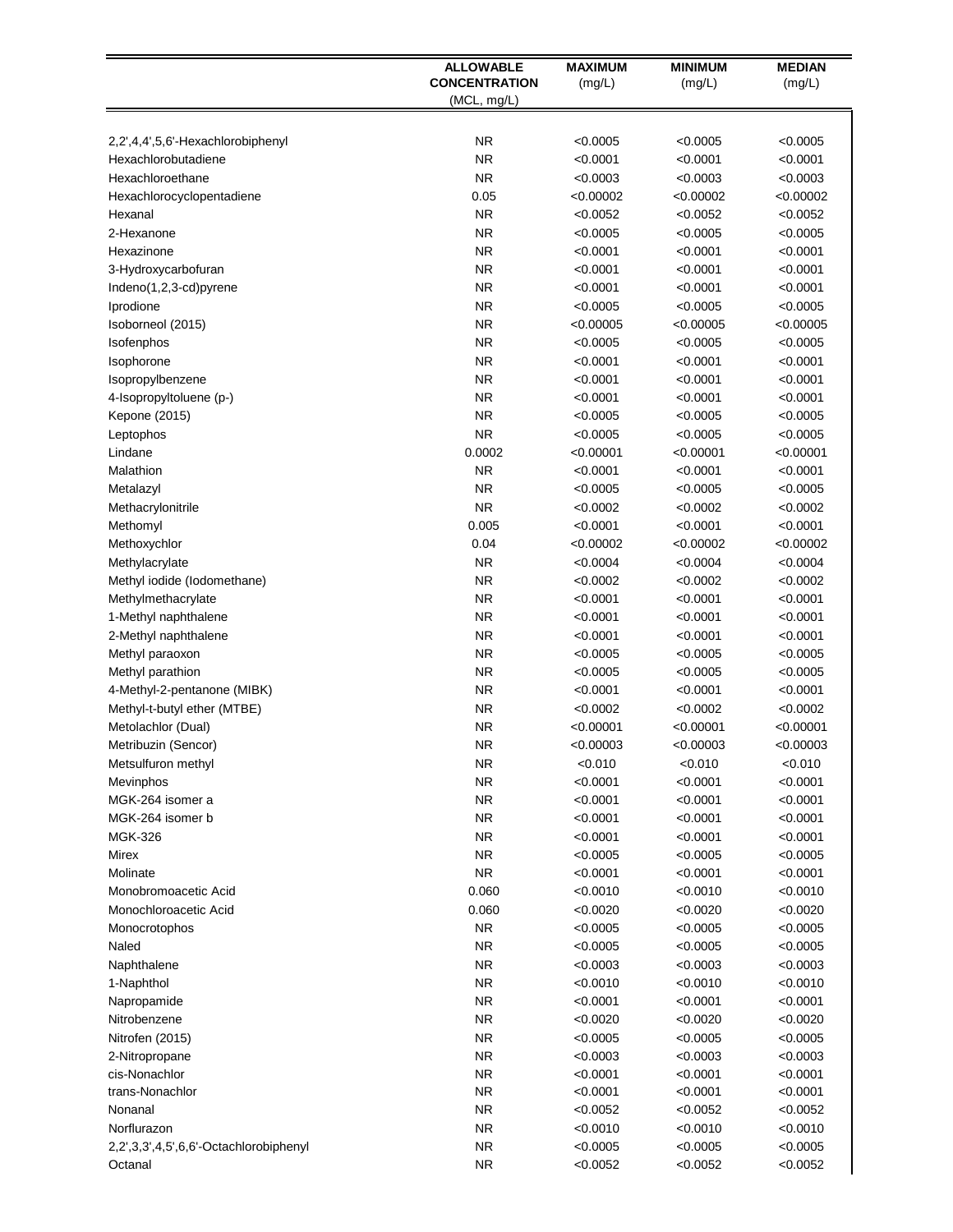|                                                      | <b>ALLOWABLE</b>       | <b>MAXIMUM</b>       | <b>MINIMUM</b>       | <b>MEDIAN</b>        |
|------------------------------------------------------|------------------------|----------------------|----------------------|----------------------|
|                                                      | <b>CONCENTRATION</b>   | (mg/L)               | (mg/L)               | (mg/L)               |
|                                                      | (MCL, mg/L)            |                      |                      |                      |
| Oryzalin                                             | <b>NR</b>              | $\sqrt{0.010}$       | < 0.010              | < 0.010              |
| Oxadiazon                                            | <b>NR</b>              | < 0.0001             | < 0.0001             | < 0.0001             |
| Oxamyl (Vydate)                                      | 0.2                    | < 0.0001             | < 0.0001             | < 0.0001             |
| Oxychlordane                                         | <b>NR</b>              | < 0.0001             | < 0.0001             | < 0.0001             |
| Oxyfluorfen                                          | <b>NR</b>              | < 0.0005             | < 0.0005             | < 0.0005             |
| Paraquat                                             | <b>NR</b>              | < 0.0004             | < 0.0004             | < 0.0004             |
| Parathion                                            | <b>NR</b>              | < 0.0005             | < 0.0005             | < 0.0005             |
| Pebulate                                             | <b>NR</b>              | < 0.0001             | < 0.0001             | < 0.0001             |
| Pendimethalin                                        | <b>NR</b>              | <0.0001              | < 0.0001             | < 0.0001             |
| 2,2',4,4',5-Pentabromodiphenyl ether (BDE-99)(2015)  | <b>NR</b>              | <0.0009              | < 0.0009             | < 0.0009             |
| 2,2',4,4',6-Pentabromodiphenyl ether (BDE-100)(2015) | <b>NR</b>              | < 0.0005             | < 0.0005             | < 0.0005             |
| Pentachlorobenzene                                   | <b>NR</b>              | < 0.0005             | < 0.0005             | < 0.0005             |
| Pentachloronitrobenzene                              | <b>NR</b>              | < 0.0005             | < 0.0005             | < 0.0005             |
| 2,2',3',4,6-Pentachlorobiphenyl                      | <b>NR</b>              | < 0.0001             | < 0.0001             | < 0.0001             |
| Pentachloroethane                                    | <b>NR</b>              | < 0.0002             | < 0.0002             | < 0.0002             |
| Pentachlorophenol                                    | 0.001                  | < 0.00002            | < 0.00002            | < 0.00002            |
| PAHs(benzo(a)-pyrene)                                | 0.0002                 | < 0.00002            | < 0.00002            | < 0.00002            |
| cis-Permethrin                                       | <b>NR</b>              | < 0.0001             | < 0.0001             | < 0.0001             |
| trans-Permethrin                                     | <b>NR</b>              | < 0.0001             | < 0.0001             | < 0.0001             |
| Phathalate, (di(2-ethylhexyl)                        | 0.006                  | < 0.0006             | < 0.0006             | < 0.0006             |
| Phenanthrene                                         | <b>NR</b>              | < 0.0001             | < 0.0001             | < 0.0001             |
| Phorate                                              | <b>NR</b><br><b>NR</b> | < 0.0001             | < 0.0001             | < 0.0001             |
| Phosmet                                              |                        | < 0.0005             | < 0.0005             | < 0.0005             |
| E-Phosphamidon                                       | <b>NR</b><br><b>NR</b> | < 0.0005             | < 0.0005             | < 0.0005             |
| Z-Phosphamidon<br>Picloram (Tordon)                  | 0.5                    | < 0.0005<br>< 0.0001 | < 0.0005<br>< 0.0001 | < 0.0005<br>< 0.0001 |
| Polychlorinated Byphenyls (PCB's), Total****         | 0.0005                 |                      |                      |                      |
| Aroclor 1016                                         | <b>NR</b>              | < 0.00008            | < 0.00008            | < 0.00008            |
| Aroclor 1221                                         | <b>NR</b>              | < 0.00020            | < 0.00020            | < 0.00020            |
| Aroclor 1232                                         | <b>NR</b>              | < 0.00010            | < 0.00010            | < 0.00010            |
| Aroclor 1242                                         | <b>NR</b>              | < 0.00010            | < 0.00010            | < 0.00010            |
| Aroclor 1248                                         | <b>NR</b>              | < 0.0001             | < 0.0001             | < 0.0001             |
| Aroclor 1254                                         | <b>NR</b>              | < 0.0001             | < 0.0001             | < 0.0001             |
| Aroclor 1260                                         | <b>NR</b>              | <0.0001              | < 0.0001             | < 0.0001             |
| Profluralin                                          | <b>NR</b>              | < 0.0001             | < 0.0001             | < 0.0001             |
| Prometon                                             | NR.                    | <0.0010              | <0.0010              | < 0.0010             |
| Prometryn                                            | <b>NR</b>              | < 0.0001             | < 0.0001             | < 0.0001             |
| Pronamide                                            | <b>NR</b>              | < 0.0001             | < 0.0001             | < 0.0001             |
| Propachlor                                           | <b>NR</b>              | < 0.00001            | < 0.00001            | < 0.00001            |
| Propanil                                             | <b>NR</b>              | < 0.0005             | < 0.0005             | < 0.0005             |
| Propazine                                            | <b>NR</b>              | < 0.0001             | < 0.0001             | < 0.0001             |
| Propiconazole isomer a                               | <b>NR</b>              | <0.0050              | < 0.0050             | < 0.0050             |
| Propiconazole isomer b                               | <b>NR</b>              | <0.0050              | < 0.0050             | < 0.0050             |
| Propionaldehyde (Propanal)                           | <b>NR</b>              | < 0.0052             | < 0.0052             | < 0.0052             |
| Propionitrile                                        | <b>NR</b>              | < 0.0020             | < 0.0020             | < 0.0020             |
| n-Propylbenzene                                      | <b>NR</b>              | < 0.0001             | < 0.0001             | < 0.0001             |
| Prothiofos                                           | ΝR                     | < 0.0005             | < 0.0005             | < 0.0005             |
| Pyrene                                               | ΝR                     | < 0.0001             | < 0.0001             | < 0.0001             |
| Pyruvaldehyde (Methylglyoxal)                        | <b>NR</b>              | < 0.0052             | < 0.0052             | < 0.0052             |
| Silvex (2, 4, 5-TP)                                  | 0.05                   | < 0.0001             | < 0.0001             | < 0.0001             |
| Simazine                                             | 0.004                  | < 0.00002            | < 0.00002            | < 0.00002            |
| Simetryn                                             | <b>NR</b>              | < 0.0001             | < 0.0001             | < 0.0001             |
| <b>Stirofos</b>                                      | <b>NR</b>              | < 0.0001             | < 0.0001             | < 0.0001             |
| Styrene                                              | 0.1                    | < 0.0001             | < 0.0001             | < 0.0001             |
| Sulfotep                                             | <b>NR</b>              | < 0.0005             | < 0.0005             | < 0.0005             |
| 2, 3, 7, 8-TCDD (Dioxin)                             | 0.00000003             | < 0.0000000005       | < 0.0000000005       | < 0.0000000005       |
| Tebuthiuron                                          | <b>NR</b>              | < 0.010              | < 0.010              | < 0.010              |
| <b>TEPP</b>                                          | <b>NR</b>              | < 0.0010             | < 0.0010             | < 0.0010             |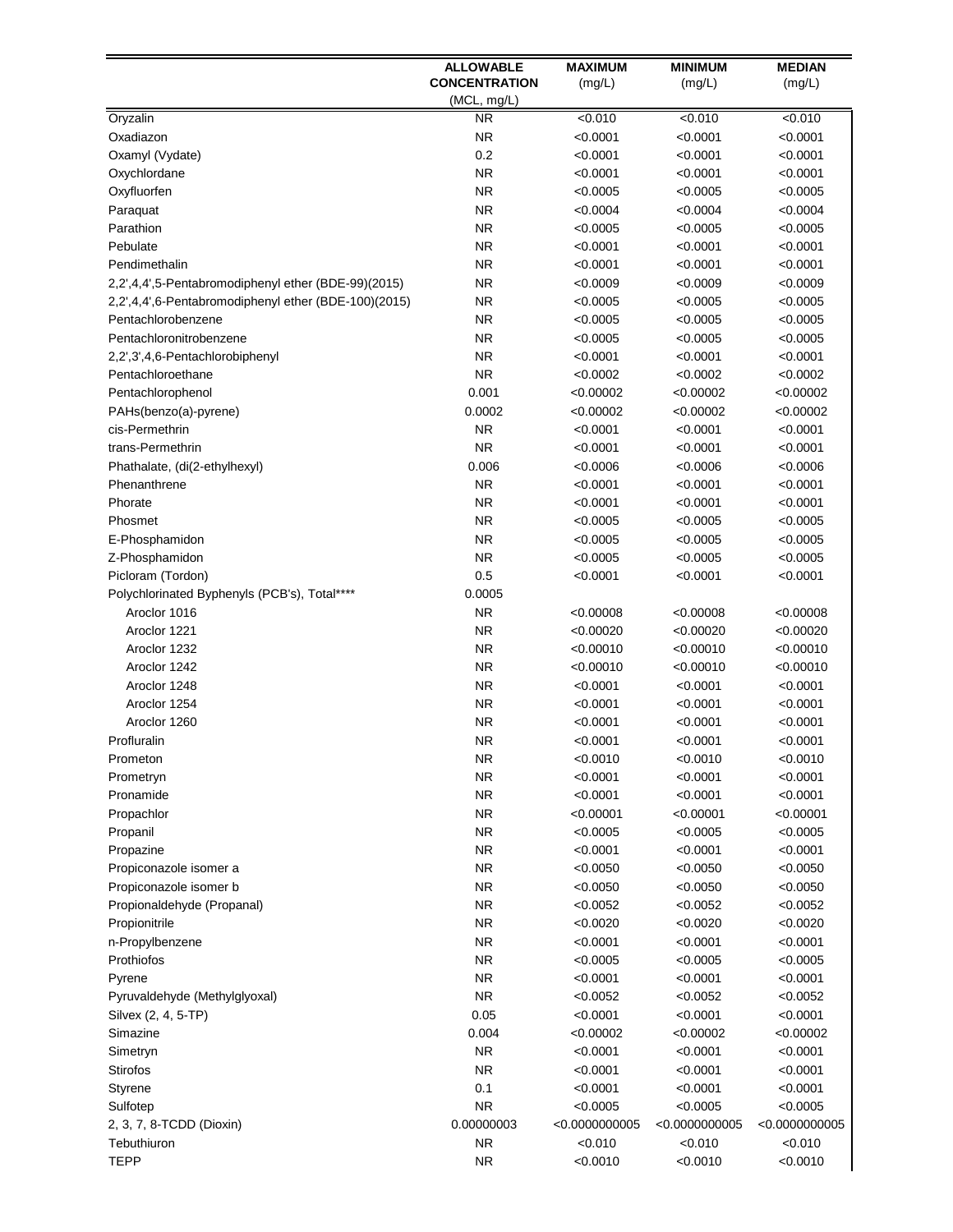|                                                   | <b>ALLOWABLE</b>     | <b>MAXIMUM</b> | <b>MINIMUM</b> | <b>MEDIAN</b> |
|---------------------------------------------------|----------------------|----------------|----------------|---------------|
|                                                   | <b>CONCENTRATION</b> | (mg/L)         | (mg/L)         | (mg/L)        |
|                                                   | (MCL, mg/L)          |                |                |               |
| Terbacil                                          | <b>NR</b>            | < 0.0001       | < 0.0001       | < 0.0001      |
| <b>Terbufos</b>                                   | <b>NR</b>            | < 0.0005       | < 0.0005       | < 0.0005      |
| Terbufos-sulfone (2015)                           | <b>NR</b>            | < 0.0004       | < 0.0004       | < 0.0004      |
| Terbutryn                                         | <b>NR</b>            | < 0.0001       | < 0.0001       | < 0.0001      |
| 2,2',4,4'-Tetrabromodiphenyl ether (BDE-47)(2015) | <b>NR</b>            | < 0.0003       | < 0.0003       | < 0.0003      |
| 1,2,4,5-Tetrachlorobenzene                        | <b>NR</b>            | < 0.0005       | < 0.0005       | < 0.0005      |
| 2,2',4,4'-Tetrachorobiphenyl                      | <b>NR</b>            | < 0.0001       | < 0.0001       | < 0.0001      |
| 1,1,1,2-Tetrachloroethane                         | <b>NR</b>            | < 0.0001       | < 0.0001       | < 0.0001      |
| 1,1,2,2-Tetrachloroethane                         | <b>NR</b>            | < 0.0001       | < 0.0001       | < 0.0001      |
| Tetrachloroethylene                               | 0.005                | < 0.0001       | < 0.0001       | < 0.0001      |
| Tetrahydrofuran                                   | <b>NR</b>            | < 0.0006       | < 0.0006       | < 0.0006      |
| Thiabendazole                                     | <b>NR</b>            | < 0.010        | < 0.010        | < 0.010       |
| Thiobencarb                                       | <b>NR</b>            | < 0.0001       | < 0.0001       | < 0.0001      |
| Thionazin                                         | <b>NR</b>            | < 0.0005       | < 0.0005       | < 0.0005      |
| Toluene                                           | 1                    | < 0.0001       | < 0.0001       | < 0.0001      |
| Toxaphene                                         | 0.003                | < 0.0003       | < 0.0003       | < 0.0003      |
| 2,4,5-TP (Silvex)                                 | 0.050                | < 0.0001       | < 0.0001       | < 0.0001      |
| Triademefon                                       | <b>NR</b>            | < 0.0005       | < 0.0005       | < 0.0005      |
| <b>Tribromoacetic Acid</b>                        | <b>NR</b>            | < 0.0040       | < 0.0040       | < 0.0040      |
| Tribufos                                          | <b>NR</b>            | < 0.0001       | < 0.0001       | < 0.0001      |
| <b>Trichloroacetic Acid</b>                       | 0.060                | 0.0013         | < 0.0010       | < 0.0010      |
| Trichloroacetonitrile                             | <b>NR</b>            | < 0.0005       | < 0.0005       | < 0.0005      |
| 1,2,3-Trichlorobenzene                            | <b>NR</b>            | < 0.0003       | < 0.0003       | < 0.0003      |
| 1,2,4-Trichlorobenzene                            | 0.07                 | < 0.0003       | < 0.0003       | < 0.0003      |
| 2,4,5-Trichlorobiphenyl                           | <b>NR</b>            | < 0.0001       | < 0.0001       | < 0.0001      |
| 1,1,1-Trichloroethane                             | 0.2                  | < 0.0001       | < 0.0001       | < 0.0001      |
| 1,1,2-Trichloroethane                             | 0.005                | < 0.0001       | < 0.0001       | < 0.0001      |
| Trichloroethylene                                 | 0.005                | < 0.0001       | < 0.0001       | < 0.0001      |
| Trichlorofluoromethane                            | <b>NR</b>            | < 0.0001       | < 0.0001       | < 0.0001      |
| Trichloronate                                     | <b>NR</b>            | < 0.0005       | < 0.0005       | < 0.0005      |
| 1,2,3-Trichloropropane                            | <b>NR</b>            | < 0.0002       | < 0.0002       | < 0.0002      |
| 1, 1, 1-Trichloropropanone                        | <b>NR</b>            | 0.002          | < 0.0005       | < 0.0005      |
| 1,1,2-Trichloro-1,2,2-trifluorethane              | <b>NR</b>            | < 0.0001       | < 0.0001       | < 0.0001      |
| Tricyclazole                                      | <b>NR</b>            | < 0.0010       | < 0.0010       | < 0.0010      |
| Trifluran                                         | <b>NR</b>            | < 0.0001       | < 0.0001       | < 0.0001      |
| 1,2,3-Trimethylbenzene                            | NR.                  | < 0.0005       | <0.0005        | <0.0005       |
| 1,2,4-Trimethylbenzene                            | <b>NR</b>            | < 0.0001       | < 0.0001       | < 0.0001      |
| 1,3,5-Trimethylbenzene                            | <b>NR</b>            | < 0.0001       | < 0.0001       | < 0.0001      |
| Trihalomethanes, total                            | 0.080                | 0.0091         | < 0.0005       | 0.0036        |
| Urethane (2015)                                   | <b>NR</b>            | < 0.0010       | < 0.0010       | < 0.0010      |
| n-Valeraldehyde (Pentanal)                        | <b>NR</b>            | < 0.0052       | < 0.0052       | < 0.0052      |
| Vernolate                                         | <b>NR</b>            | < 0.0001       | < 0.0001       | < 0.0001      |
| Vinclozolin                                       | <b>NR</b>            | < 0.0005       | < 0.0005       | < 0.0005      |
| Vinyl acetate                                     | <b>NR</b>            | < 0.0050       | < 0.0050       | < 0.0050      |
| Vinyl Chloride                                    | 0.002                | < 0.0001       | < 0.0001       | < 0.0001      |
| Xylene, total                                     | 10                   | < 0.0001       | < 0.0001       | < 0.0001      |
|                                                   |                      |                |                |               |
| <b>Estrogens and Other Hormones (EDCs)</b>        |                      |                |                |               |
| Diethylstilbestrol (DES)                          | <b>NR</b>            | < 0.0000005    | < 0.0000005    | < 0.0000005   |
| 17alpha-Estradiol                                 | <b>NR</b>            | < 0.0000005    | < 0.0000005    | < 0.0000005   |
| 17beta-Estradiol                                  | <b>NR</b>            | < 0.0000005    | < 0.0000005    | < 0.0000005   |
| Estriol                                           | <b>NR</b>            | < 0.0000005    | < 0.0000005    | < 0.0000005   |
| Estrone                                           | NR.                  | < 0.0000005    | < 0.0000005    | < 0.0000005   |
| 17alpha-Ethynl estradiol                          | <b>NR</b>            | < 0.0000005    | < 0.0000005    | < 0.0000005   |
| Progesterone                                      | <b>NR</b>            | < 0.0000001    | < 0.0000001    | < 0.0000001   |
| cis-Testosterone                                  | <b>NR</b>            | < 0.0000001    | < 0.0000001    | < 0.0000001   |
| trans-Testosterone                                | <b>NR</b>            | < 0.0000001    | < 0.0000001    | < 0.0000001   |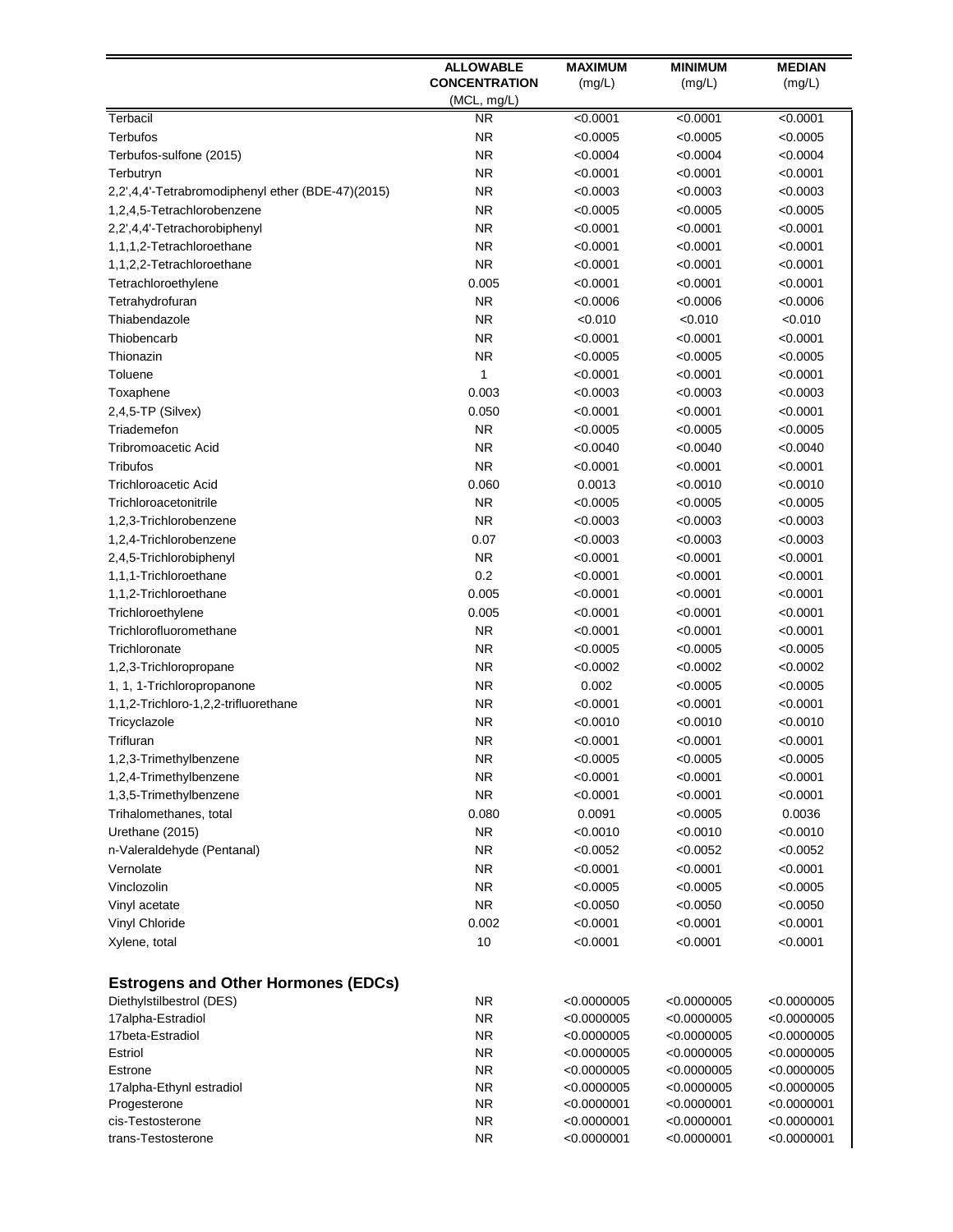|                                                                      | <b>ALLOWABLE</b>                    | <b>MAXIMUM</b>             | <b>MINIMUM</b>             | <b>MEDIAN</b>              |
|----------------------------------------------------------------------|-------------------------------------|----------------------------|----------------------------|----------------------------|
|                                                                      | <b>CONCENTRATION</b><br>(MCL, mq/L) | (mg/L)                     | (mg/L)                     | (mg/L)                     |
| <b>Perfluorinated Compounds</b>                                      |                                     |                            |                            |                            |
| N-ethyl Perfluorooctanesulfonamidoacetic acid                        | <b>NR</b>                           | < 0.0000040                | < 0.0000040                | < 0.0000040                |
| N-methyl Perfluorooctanedsulfonamidoacetic acid                      | NR.                                 | < 0.0000040                | < 0.0000040                | < 0.0000040                |
| Perfluorobutanesulfone acid (PFBS)                                   | <b>NR</b>                           | < 0.0000020                | < 0.0000020                | < 0.0000020                |
| Perfluorodecanoic acid (PFDA)                                        | <b>NR</b>                           | < 0.0000020                | < 0.0000020                | < 0.0000020                |
| Perfluoroheptanoic acid (PFHpA)                                      | <b>NR</b>                           | <0.0000020                 | < 0.0000020                | < 0.0000020                |
| Perfluorohexanesulfonic acid (PFHxS)                                 | <b>NR</b>                           | < 0.0000020                | < 0.0000020                | < 0.0000020                |
| Perfluorohexanoic acid (PFHxA)                                       | <b>NR</b>                           | < 0.0000020                | < 0.0000020                | < 0.0000020                |
| Perfluorolauric acid (PFDoA)                                         | <b>NR</b>                           | < 0.0000020                | < 0.0000020                | < 0.0000020                |
| Perfluoromyristic acid (PFTA)                                        | <b>NR</b>                           | < 0.0000020                | < 0.0000020                | < 0.0000020                |
| Perfluorononanoic acid (PFNA)                                        | <b>NR</b>                           | <0.0000020                 | < 0.0000020                | < 0.0000020                |
| Perfluorooctane sulfonate (PFOS)                                     | <b>NR</b>                           | < 0.0000020                | < 0.0000020                | < 0.0000020                |
| Perfluorocatanoic acid (PFOA)                                        | <b>NR</b>                           | <0.0000020                 | < 0.0000020                | < 0.0000020                |
| Perfluoroundecanoic acid (PFUnA)                                     | <b>NR</b>                           | < 0.0000020                | < 0.0000020                | < 0.0000020                |
| Perfluorobutanoic acid (PFBA)                                        | <b>NR</b>                           | < 0.0000020                | < 0.0000020                | < 0.0000020                |
| <b>Phosphate Flame Retardants</b>                                    |                                     |                            |                            |                            |
| Tributyl phosphate (2015)                                            | <b>NR</b>                           | < 0.0001                   | < 0.0001                   | < 0.0001                   |
| Triphenyl phospate(2015)                                             | <b>NR</b>                           | < 0.0001                   | < 0.0001                   | < 0.0001                   |
| Tris(2-butoxyethyl) phosphate (2015)                                 | <b>NR</b>                           | < 0.0010                   | < 0.0010                   | < 0.0010                   |
| Tris(2-chloroethyl) phosphate                                        | <b>NR</b>                           | < 0.00001                  | < 0.00001                  | < 0.00001                  |
| Tris(1,3-dichloro-2-propyl) phosphate (2015)                         | <b>NR</b>                           | < 0.0001                   | < 0.0001                   | < 0.0001                   |
| <b>Nitrosamines</b>                                                  |                                     |                            |                            |                            |
| N-Nitropyrrolidine (NPYR)                                            | <b>NR</b>                           | < 0.0000020                | < 0.0000020                | < 0.0000020                |
| N-Nitrosodi-N-butylamine (NDBA)                                      | <b>NR</b>                           | < 0.0000020                | < 0.0000020                | < 0.0000020                |
| N-Nitrosodiethylamine (NDEA)                                         | <b>NR</b>                           | 0.0000023                  | < 0.0000020                | < 0.0000020                |
| N-Nitrosodimethylamine (NDMA)                                        | <b>NR</b>                           | <0.0000020                 | < 0.0000020                | < 0.0000020                |
| N-Nitrosomorpholine                                                  | <b>NR</b>                           | < 0.0000020                | < 0.0000020                | < 0.0000020                |
| N-Nitrosodiphenylamine                                               | <b>NR</b>                           | < 0.0000020                | < 0.0000020                | < 0.0000020                |
| N-Nitrosodi-N-propylamine (NDPA)<br>N-Nitrosomethylethylamine (NMEA) | <b>NR</b><br><b>NR</b>              | < 0.0000020<br>< 0.0000020 | < 0.0000020                | < 0.0000020<br>< 0.0000020 |
| N-Nitrosopiperdine (NPIP)                                            | <b>NR</b>                           | < 0.0000020                | < 0.0000020<br>< 0.0000020 | < 0.0000020                |
|                                                                      |                                     |                            |                            |                            |
| <b>Phenolic Endocrine Disruptors (EDCs)</b>                          |                                     |                            |                            |                            |
| <b>Bisphenol A</b>                                                   | <b>NR</b>                           | < 0.0001                   | < 0.0001                   | < 0.0001                   |
| Nonylphenol, isomer mix                                              | <b>NR</b>                           | < 0.0005                   | < 0.0005                   | < 0.0005                   |
| 4-n-Octylphenol                                                      | <b>NR</b>                           | < 0.0005                   | < 0.0005                   | < 0.0005                   |
| 4-tert-Octylphenol                                                   | <b>NR</b>                           | < 0.0005                   | < 0.0005                   | < 0.0005                   |
| Pentachlorophenol                                                    | <b>NR</b>                           | < 0.0001                   | < 0.0001                   | < 0.0001                   |
| Phenylphenol                                                         | <b>NR</b>                           | < 0.0001                   | < 0.0001                   | < 0.0001                   |
| Tetrabromobisphenol A                                                | <b>NR</b>                           | < 0.0001                   | < 0.0001                   | < 0.0001                   |
| 2, 4, 6-Trichlorophenol                                              | <b>NR</b>                           | < 0.0001                   | < 0.0001                   | < 0.0001                   |
| <b>Pharmaceuticals &amp; Personal Care Products</b>                  |                                     |                            |                            |                            |
| Acesulfame-K                                                         | <b>NR</b>                           | 0.00003                    | 0.00002                    | 0.00003                    |
| Acetaminophen (2015)                                                 | <b>NR</b>                           | < 0.000005                 | < 0.000005                 | < 0.000005                 |
| Acetophenone (2015)                                                  | <b>NR</b>                           | < 0.0001                   | < 0.0001                   | < 0.0001                   |
| 9, 10-Anthracenedione                                                | <b>NR</b>                           | < 0.00005                  | < 0.00005                  | < 0.00005                  |
| Antipyrine                                                           | <b>NR</b>                           | < 0.000001                 | < 0.000001                 | < 0.000001                 |
| Atenol                                                               | <b>NR</b>                           | < 0.000001                 | < 0.000001                 | < 0.000001                 |
| Azithromycin                                                         | <b>NR</b>                           | < 0.000005                 | < 0.000005                 | < 0.000005                 |
| Bacitracin (2015)                                                    | <b>NR</b><br><b>NR</b>              | < 0.0010                   | < 0.0010                   | < 0.0010                   |
| <b>Bezafibrate</b><br>Caffeine                                       | <b>NR</b>                           | < 0.0000005<br>< 0.00005   | < 0.0000005<br>< 0.00005   | < 0.0000005                |
| Camphor (2015)                                                       | <b>NR</b>                           | < 0.00005                  | < 0.00005                  | < 0.00005<br>< 0.00005     |
|                                                                      |                                     |                            |                            |                            |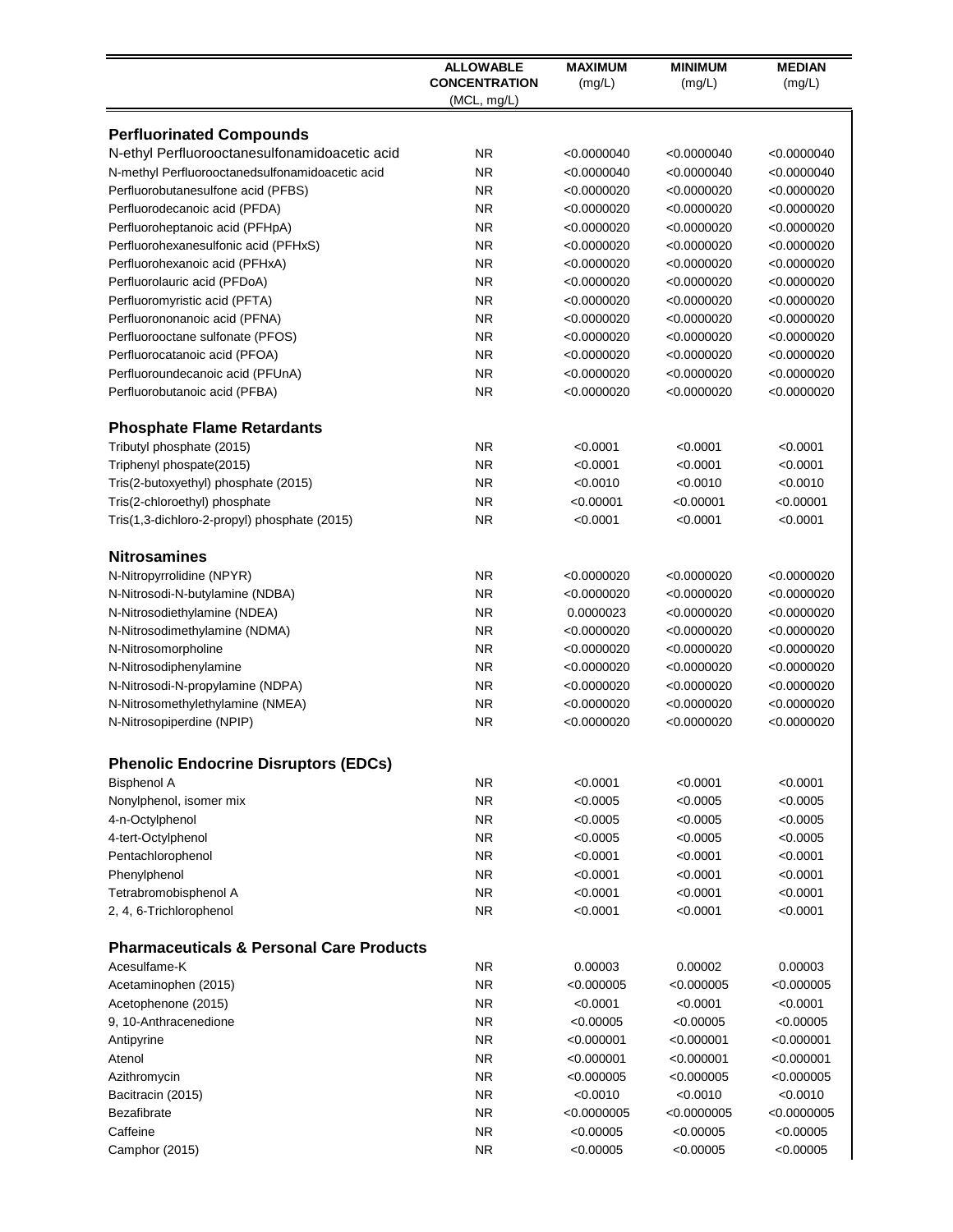|                              | <b>ALLOWABLE</b>     | <b>MAXIMUM</b> | <b>MINIMUM</b> | <b>MEDIAN</b> |
|------------------------------|----------------------|----------------|----------------|---------------|
|                              | <b>CONCENTRATION</b> | (mg/L)         | (mg/L)         | (mg/L)        |
|                              | (MCL, mg/L)          |                |                |               |
| Carbadox                     | <b>NR</b>            | < 0.000005     | < 0.000005     | < 0.000005    |
| Carbamazepine                | <b>NR</b>            | < 0.000001     | < 0.000001     | < 0.000001    |
| Chloramphenicol              | <b>NR</b>            | < 0.000005     | < 0.000005     | < 0.000005    |
| Chlorotetracycline           | <b>NR</b>            | < 0.00005      | < 0.00005      | < 0.00005     |
| Cholesterol (2015)           | <b>NR</b>            | < 0.0010       | < 0.0010       | < 0.0010      |
| Ciprofloxacin (2015)         | <b>NR</b>            | < 0.00005      | < 0.00005      | < 0.00005     |
| Clofibric acid               | NR.                  | < 0.0000005    | < 0.0000005    | < 0.0000005   |
| Cotinine                     | NR.                  | $<$ 0.000001   | < 0.000001     | < 0.000001    |
| <b>DEET</b>                  | NR.                  | 0.000015       | 0.000010       | 0.000013      |
| Dexamethasone                | <b>NR</b>            | <0.000005      | < 0.000005     | < 0.000005    |
| Diazepam                     | <b>NR</b>            | < 0.000001     | < 0.000001     | < 0.000001    |
| Diclofenac                   | <b>NR</b>            | < 0.0000005    | < 0.0000005    | < 0.0000005   |
| <b>Dilantin</b>              | <b>NR</b>            | < 0.000002     | < 0.000002     | < 0.000002    |
| Diltiazem                    | NR.                  | < 0.0000001    | < 0.0000001    | < 0.0000001   |
| Doxycycline (2015)           | NR.                  | < 0.00005      | < 0.00005      | <0.00005      |
| Enrofloxacin (2015)          | NR.                  | < 0.00005      | < 0.00005      | < 0.00005     |
| Erythromycin                 | <b>NR</b>            | < 0.000001     | <0.000001      | < 0.000001    |
| Fluoxetine (Prozac)          | <b>NR</b>            | < 0.000001     | < 0.000001     | < 0.000001    |
| Galaxolide (2015)            | <b>NR</b>            | < 0.000050     | < 0.000050     | < 0.000050    |
| Gemfibrozil                  | <b>NR</b>            | < 0.0000005    | < 0.0000005    | < 0.0000005   |
| Ibuprofen                    | <b>NR</b>            | < 0.00005      | < 0.00005      | < 0.00005     |
| Indole (2015)                | <b>NR</b>            | < 0.00005      | < 0.00005      | < 0.00005     |
| lopromide                    | <b>NR</b>            | < 0.00005      | < 0.00005      | < 0.00005     |
| Isoquinoline (2015)          | <b>NR</b>            | < 0.0004       | < 0.0004       | < 0.0004      |
| Lasalocid (2015)             | <b>NR</b>            | < 0.000001     | < 0.000001     | < 0.000001    |
| Levothyroxine (Synthroid)    | <b>NR</b>            | < 0.000002     | < 0.000002     | < 0.000002    |
| Lincomycin                   | <b>NR</b>            | < 0.0000001    | < 0.0000001    | < 0.0000001   |
| Menthol (2015)               | <b>NR</b>            | < 0.0001       | < 0.0001       | < 0.0001      |
| Meprobamate                  | <b>NR</b>            | $<$ 0.000001   | < 0.000001     | < 0.000001    |
| Methyl salicylate (2015)     | <b>NR</b>            | < 0.0001       | < 0.0001       | < 0.0001      |
| 4-Methylphenol (2015)        | <b>NR</b>            | < 0.0001       | < 0.0001       | < 0.0001      |
| Monensin                     | <b>NR</b>            | < 0.000001     | < 0.000001     | < 0.000001    |
| Naproxen                     | <b>NR</b>            | < 0.000002     | < 0.000002     | < 0.000002    |
| Narasin                      | NR.                  | < 0.000001     | <0.000001      | < 0.000001    |
| Nicotine                     | NR.                  | < 0.00001      | < 0.00001      | < 0.00001     |
| Norfloxacin (2015)           | NR.                  | < 0.00005      | <0.00005       | <0.00005      |
| Oleandomycin                 | <b>NR</b>            | <0.000001      | < 0.000001     | < 0.000001    |
| Oxytetracycline (2015)       | <b>NR</b>            | < 0.0005       | < 0.0005       | < 0.0005      |
| Paraxanthine                 | <b>NR</b>            | < 0.000005     | <0.000005      | < 0.000005    |
| Penicillin G                 | <b>NR</b>            | < 0.000002     | <0.000002      | < 0.000002    |
| Penicillin V                 | <b>NR</b>            | < 0.000002     | <0.000002      | < 0.000002    |
| Phenol (2015)                | <b>NR</b>            | < 0.0004       | < 0.0004       | < 0.0004      |
| Prednisone                   | <b>NR</b>            | <0.000002      | < 0.000002     | < 0.000002    |
| Primidone                    | <b>NR</b>            | < 0.000005     | < 0.000005     | < 0.000005    |
| Roxithromycin                | <b>NR</b>            | < 0.000001     | <0.000001      | < 0.000001    |
| Salicylic acid               | <b>NR</b>            | < 0.00005      | < 0.00005      | < 0.00005     |
| Salinomycin                  | <b>NR</b>            | <0.0000001     | < 0.0000001    | < 0.0000001   |
| Simvastatin (2015)           | <b>NR</b>            | <0.000005      | < 0.000005     | < 0.000005    |
| Sitosterol (2015)            | <b>NR</b>            | < 0.0020       | < 0.0020       | < 0.0020      |
| Stigmastanol (2015)          | <b>NR</b>            | < 0.0020       | < 0.0020       | < 0.0020      |
| Sucralose                    | <b>NR</b>            | 0.000036       | 0.000029       | 0.000032      |
| Sulfachloropyridazine (2015) | <b>NR</b>            | < 0.000005     | < 0.000005     | < 0.000005    |
| Sulfadiazine                 | <b>NR</b>            | < 0.000001     | < 0.000001     | < 0.000001    |
| Sulfadimethoxine             | <b>NR</b>            | < 0.0000001    | < 0.0000001    | < 0.0000001   |
| Sulfamerazine                | <b>NR</b>            | < 0.000001     | < 0.000001     | < 0.000001    |
| Sulfamethazine (2015)        | <b>NR</b>            | < 0.000001     | < 0.000001     | < 0.000001    |
| Sulfamethizole               | <b>NR</b>            | < 0.000001     | < 0.000001     | < 0.000001    |
| Sulfamethoxazole             | <b>NR</b>            | < 0.000001     | < 0.000001     | < 0.000001    |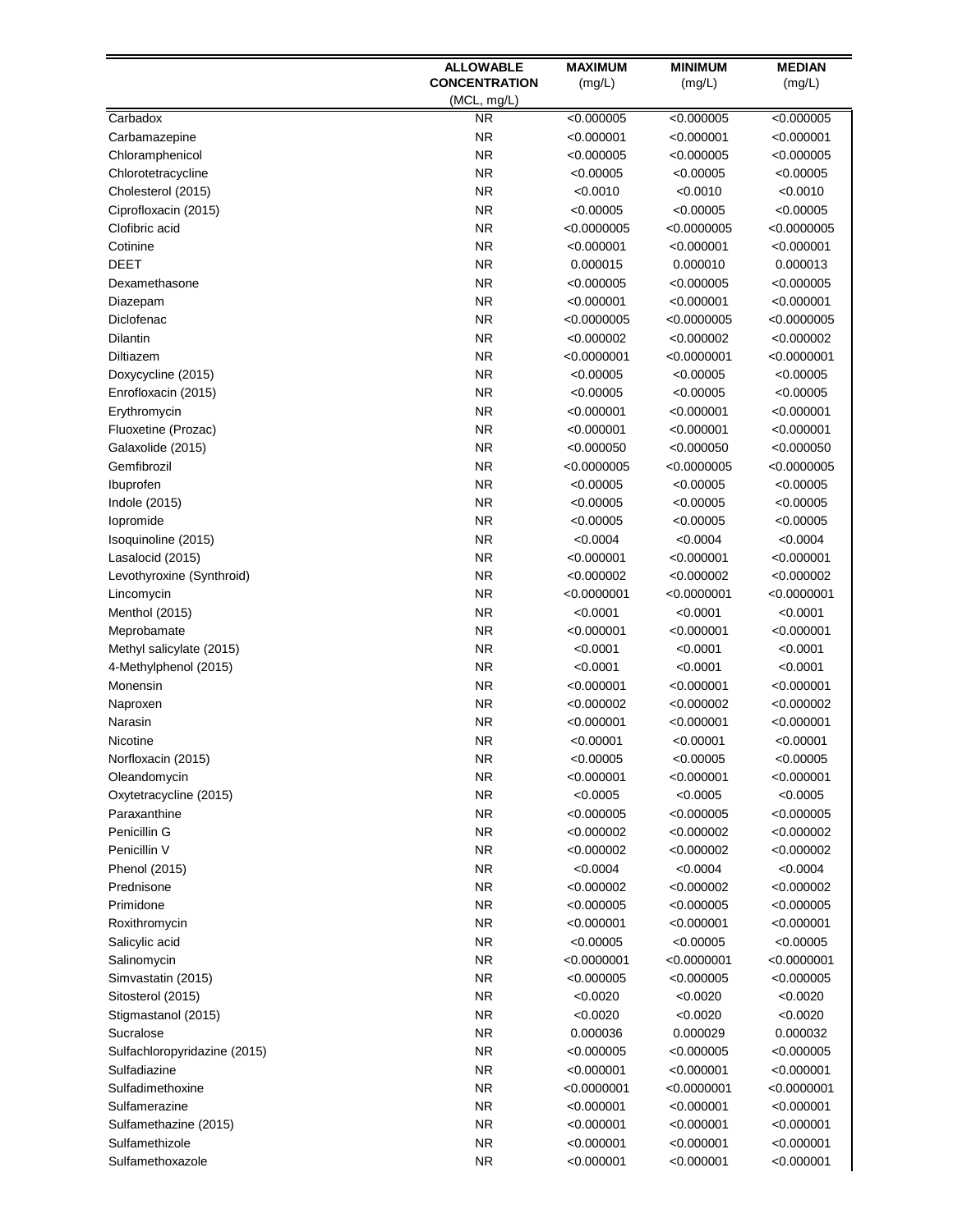|                                                              | <b>ALLOWABLE</b>     | <b>MAXIMUM</b>         | <b>MINIMUM</b>         | <b>MEDIAN</b>          |
|--------------------------------------------------------------|----------------------|------------------------|------------------------|------------------------|
|                                                              | <b>CONCENTRATION</b> | (mg/L)                 | (mg/L)                 | (mg/L)                 |
|                                                              | (MCL, mg/L)          |                        |                        |                        |
| Sulfasalazine                                                | ΝR                   | < 0.000005             | < 0.000005             | < 0.000005             |
| Sulthiazole                                                  | <b>NR</b>            | < 0.000001             | < 0.000001             | < 0.000001             |
| Tetracycline (2015)                                          | <b>NR</b>            | < 0.0005               | < 0.0005               | < 0.0005               |
| Theobromine                                                  | <b>NR</b>            | < 0.00005              | < 0.00005              | < 0.00005              |
| Theophylline                                                 | <b>NR</b>            | < 0.000005             | < 0.000005             | < 0.000005             |
| <b>Tonalid (2015)</b>                                        | <b>NR</b>            | < 0.000050             | < 0.000050             | < 0.000050             |
| Triclocarban                                                 | <b>NR</b>            | < 0.0000005            | < 0.0000005            | < 0.0000005            |
| Triclosan                                                    | <b>NR</b>            | < 0.000050             | < 0.000050             | < 0.000050             |
| Triethyl citrate (2015)                                      | <b>NR</b>            | < 0.0004               | < 0.0004               | < 0.0004               |
| Trimethoprim                                                 | <b>NR</b>            | < 0.000001             | < 0.000001             | < 0.000001             |
| Tylosin                                                      | <b>NR</b>            | < 0.000001             | < 0.000001             | < 0.000001             |
| Virginiamycin M1                                             | <b>NR</b>            | < 0.000001             | < 0.000001             | < 0.000001             |
| Radionuclides (pCi/L) (2015)                                 |                      |                        |                        |                        |
| Gross Alpha, excluding Uranium and Radon                     | 15                   | $3.42 \pm 1.99$        | $0.30 \pm 2.01$        | $1.86 \pm 2.00$        |
| Gross Alpha                                                  | <b>NR</b>            | $3.6 \pm 2.0$          | $0.46 \pm 2.01$        | $2.03 \pm 2.0$         |
| Gross Beta                                                   | 50                   | $4.0 \pm 1.9$          | $3.7 \pm 1.8$          | $3.9 \pm 1.9$          |
| Radium - 226                                                 | 5                    | $0.20 \pm 0.18$        | $0.11 \pm 0.14$        | $0.16 \pm 0.16$        |
| Radium - 228 total                                           | 5                    | $1.4 \pm 0.7$          | $0.69 \pm 0.46$        | $1.05 \pm 0.58$        |
| Radium - 226 + Radium 228 total                              | 5                    | $1.51 \pm 0.71$        | $0.89 \pm 0.49$        | $1.20 \pm 0.60$        |
| Uranium, Total mg/L                                          | 30                   | < 0.0010               | < 0.0010               | < 0.0010               |
| <b>UCMR-3 Assessment Monitoring (2013)</b>                   |                      |                        |                        |                        |
| Chromium                                                     |                      | 0.0003                 | 0.0002                 | 0.0003                 |
| Cobalt                                                       |                      | < 0.0010               | < 0.0010               | < 0.0010               |
| Molybdenum                                                   |                      | 0.0011                 | < 0.0010               | 0.0010                 |
| Strontium                                                    |                      | 0.120                  | 0.110                  | 0.120                  |
| Vanadium                                                     |                      | 0.0003                 | 0.0002                 | 0.0003                 |
| Chromium, Hexavalent                                         |                      | 0.00025                | 0.00019                | 0.00020                |
| Chlorate                                                     |                      | 0.100                  | 0.029                  | 0.060                  |
| 1,4-Dioxane                                                  |                      | < 0.00007              | < 0.00007              | < 0.00007              |
| Bromochloromethane                                           |                      | < 0.00006              | < 0.00006              | < 0.00006              |
| Bromomethane                                                 |                      | < 0.0002               | < 0.0002               | < 0.0002               |
| 1.3-Butadiene                                                |                      | < 0.0001               | < 0.0001               | < 0.0001               |
| Chlorodifluoromethane                                        |                      | < 0.00008              | < 0.00008              | < 0.00008              |
| Chloromethane                                                |                      | < 0.0002               | < 0.0002               | < 0.0002               |
| 1,1-Dichloroethane                                           |                      | < 0.00003<br>< 0.00003 | < 0.00003<br>< 0.00003 | < 0.00003<br>< 0.00003 |
| 1,2,3-Trichloropropane<br>Perfluorobutanesulfone acid (PFBS) |                      | < 0.00009              | < 0.00009              | < 0.00009              |
| Perfluoroheptanoic acid (PFHpA)                              |                      | < 0.00001              | < 0.00001              | < 0.00001              |
| Perfluorohexanesulfonic acid (PFHxS)                         |                      | < 0.00003              | < 0.00003              | < 0.00003              |
| Perfluorononanoic acid (PFNA)                                |                      | < 0.00002              | < 0.00002              | < 0.00002              |
| Perfluorooctane sulfonate (PFOS)                             |                      | < 0.00004              | < 0.00004              | < 0.00004              |
| Perfluorocatanoic acid (PFOA)                                |                      | < 0.00002              | < 0.00002              | < 0.00002              |
| <b>UCMR-3 Screening Survey (2013)</b>                        |                      |                        |                        |                        |
| 4-Androstene-3, 17-dione                                     |                      | < 0.0000003            | < 0.0000003            | <0.0000003             |
| Equilin                                                      |                      | < 0.000004             | < 0.000004             | < 0.000004             |
| 17 beta Estradiol                                            |                      | < 0.0000004            | < 0.0000004            | <0.0000004             |
| Estriol                                                      |                      | < 0.0000008            | < 0.0000008            | <0.0000008             |
| Estrone                                                      |                      | < 0.000002             | < 0.000002             | <0.000002              |
| 17 alpha-Ethynyl Estradiol                                   |                      | < 0.0000009            | < 0.0000009            | < 0.0000009            |
| Testosterone                                                 |                      | < 0.0000001            | < 0.0000001            | $<$ 0.0000001          |
| <b>Microcystins (2014)</b>                                   |                      |                        |                        |                        |
| Microcystin-RR (2014)                                        | ΝR                   | < 0.0005               | < 0.0005               | <0.0005                |
| Microcystin-LA (2014)                                        | NR.                  | < 0.0005               | < 0.0005               | <0.0005                |
| Microcystin-LR (2014)                                        | <b>NR</b>            | < 0.0005               | < 0.0005               | <0.0005                |
| Microcystin-YR (2014)                                        | <b>NR</b>            | < 0.0005               | < 0.0005               | < 0.0005               |
| Nodularin (2014)                                             | <b>NR</b>            | < 0.0005               | < 0.0005               | < 0.0005               |